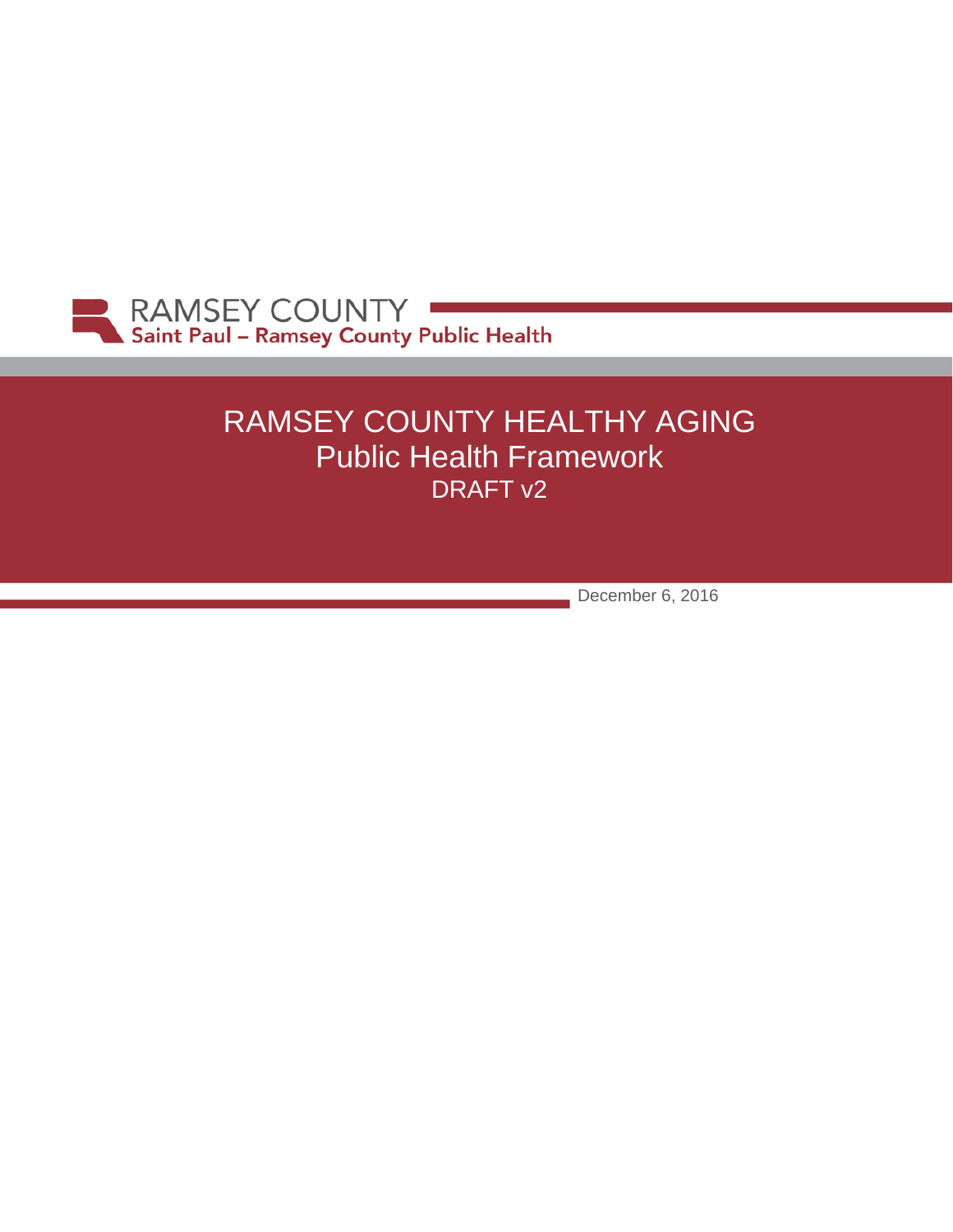# Ramsey County Healthy Aging

# Public Health Framework Saint Paul - Ramsey County Public Health

December 15, 2016 – DRAFT – Saint Paul - Ramsey County Aging Framework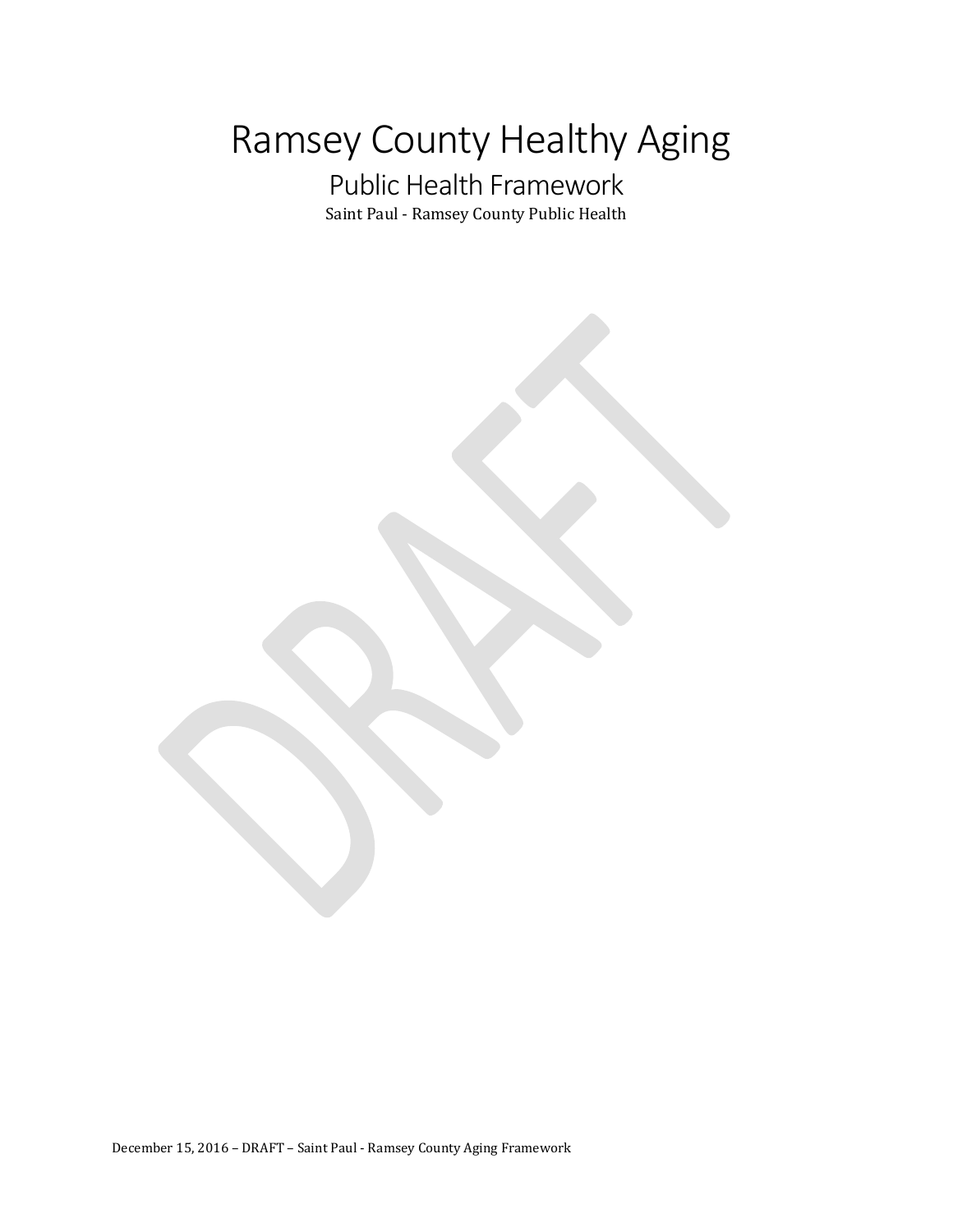# Contents

| c. Meet with task force to review background materials and develop framework.  20 |  |
|-----------------------------------------------------------------------------------|--|
|                                                                                   |  |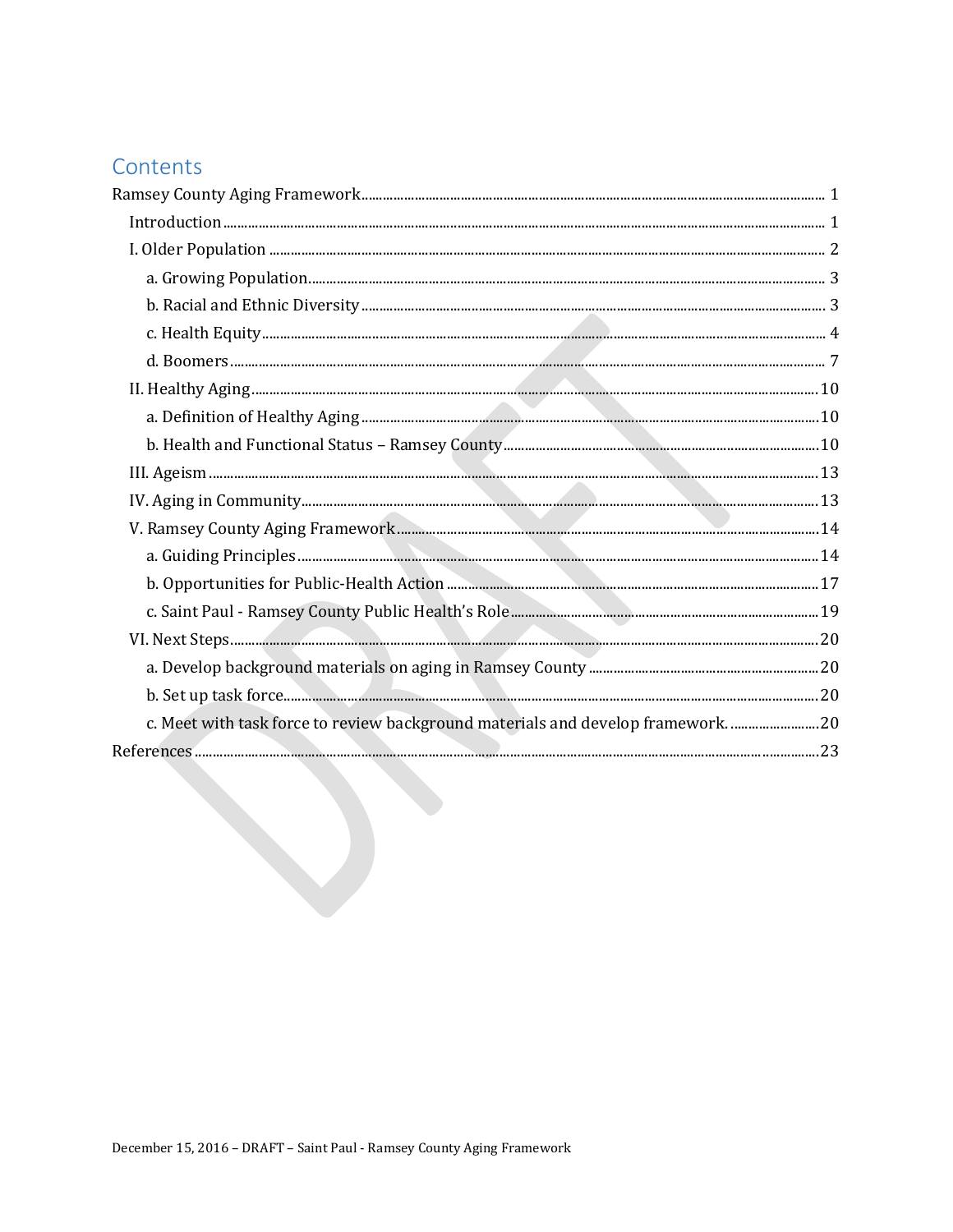*Vision: A vibrant community where all are valued and thrive. Mission: A county of excellence working with you to enhance our quality of life.* [Ramsey County Board, Adopted February 10, 2015](https://www.ramseycounty.us/your-government/leadership/board-commissioners/vision-mission-and-goals)

## <span id="page-3-0"></span>Saint Paul - Ramsey County Healthy Aging Framework

According to the Minnesota State Demographic Center, by 2030 Ramsey County's population 65 years and older will nearly double from 2015 numbers, while the younger population will decrease. This demographic shift means fewer people in the workforce, increased need for health and social services (e.g. in-home care, case management), increased demand for affordable and accessible housing and transit, walkable community environments, and leisure and educational services – all of which come at a significant cost to local governments, educational agencies and nonprofit organizations. This demographic shift and consequent increase in demand for services compels local government to facilitate community-based planning and services that will promote health and vital aging and maximize contributions of our older population while minimizing expenditures [\(Smith, Tingle, Twiss, 2010\)](http://webapps.icma.org/pm/9204/public/feature1.cfm?author=Henry%20Tingle%20and%20Clare%20Smith%20and%20Joan%20Twiss&title=Aging%20Populations).

In August 2015, Saint Paul - Ramsey County Public Health (SPRCPH) was asked to prepare a healthy aging framework based on principles of public health and drawing on the expertise of aging experts in Ramsey County. SPRCPH leadership asked that the framework establish a direction for how we address this demographic shift and define SPRCPH's role in aging.

As SPRCPH's role is defined, it will be important to identify key elements\* that need to be in place including:

- Committed leadership and coordination related to healthy aging efforts within and throughout the health department.
- An acknowledged focal point for healthy aging efforts within the health department, e.g., a dedicated office, or at the least, a designated individual responsible for catalyzing and coordinating efforts directed towards older adults.
- Strong and active partnerships with the relevant agencies and organizations on aging.
- Strategic use of funds made available through grant programs (Aldrich, 2009).

\*Adapted from [Meeting the Challenges of an Aging Society,](https://c.ymcdn.com/sites/www.chronicdisease.org/resource/resmgr/Healthy_Aging_Critical_Issues_Brief/Aging_Society_SHD.pdf) National Association of Chronic Disease Directors, 2009.

#### <span id="page-3-1"></span>**Introduction**

A common view of aging is one of inevitable disability and decline. While physical and cognitive changes are a normal part of growing older, aging does not necessarily mean decline. An alternate, more encompassing view of aging comes from aging experts interviewed for [FrameWorks Institute](http://www.frameworksinstitute.org/) Report "Gauging Aging". These experts describe aging as:

- normal and lifelong extends across the lifespan,
- cumulative educational, financial and social experiences and contexts of childhood and middle age predict well-being in older adulthood (social determinants of health), and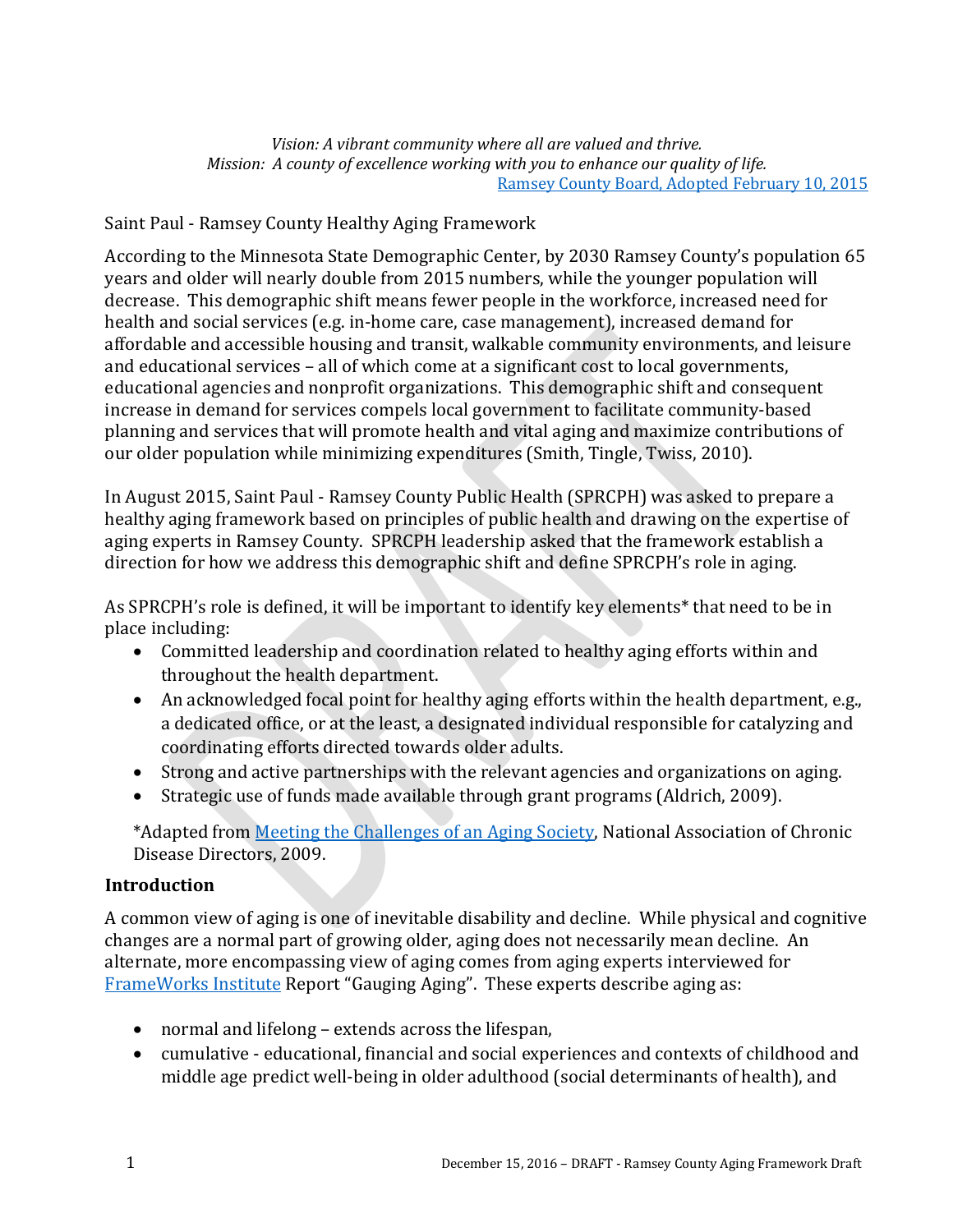• distinct from disease and decline – physical and mental changes are normal in aging but do not necessarily mean disability (Lindland, Fond, Haydon, & Kendall-Taylor, 2015).

A distinguishing aspect of these elements of aging is that older adults can remain healthy and maintain high levels of independence and functionality even while experiencing natural changes in vision, hearing, mobility and muscle strength. In addition, those characteristics underscore the social determinants of health and inequities throughout one's lifetime that have an impact on health and well-being later in life.

This broader view of aging helps define our healthy aging framework and determine Saint Paul - Ramsey County Public Health's role. Some of the implications of that view of aging on policy and program development include:

- The understanding that effective programs and policies for healthy aging are not just programs and policies tailored for older adults.
- The importance of engaging all sectors because the social determinants of health impact how we age and our health and well-being later in life.
- The recognition that being old is not equivalent to being frail and disabled, therefore programs and policies targeted for older adults should address the wide continuum of health and functional abilities.

This document provides an aging framework for Ramsey County to help guide the county in developing a multi-sectoral and cross-jurisdictional approach to aging that promotes healthy and vital aging in Ramsey County. In addition, the framework has a foundation in public health that encourages leveraging of assets of Ramsey County's older population.

Note: This report uses 65 years of age and older as the definition of the older population for the purposes of data analysis. Chronological age is not an ideal definition of the older population. Biological age, defined as "One's present position in regard to the probability of survival, a more appropriate assessment of older adults, is subjective and is not available in commonly used data sources (e.g. U.S. Census). In the United States in 1935, 65 was established as the retirement age and thus became the marker for old age. Today, most developed world countries have accepted the chronological age of 65 years as a definition of 'elderly' or older person (World Health Organization).

# <span id="page-4-0"></span>**I. Older Population**

In Ramsey County the older population is growing in size at a tremendous rate. By 2030, there will be nearly 128,000 Ramsey County residents 65 and older, a 48 percent increase from 2015 (Minnesota State Demographic Center, 2014). This new generation of older adults will be more diverse by race/ethnicity, live and work longer, be more independent and want to age in their current community. It is important to understand the impact of the growth of the population and the changes in the composition of the next generation of older adults.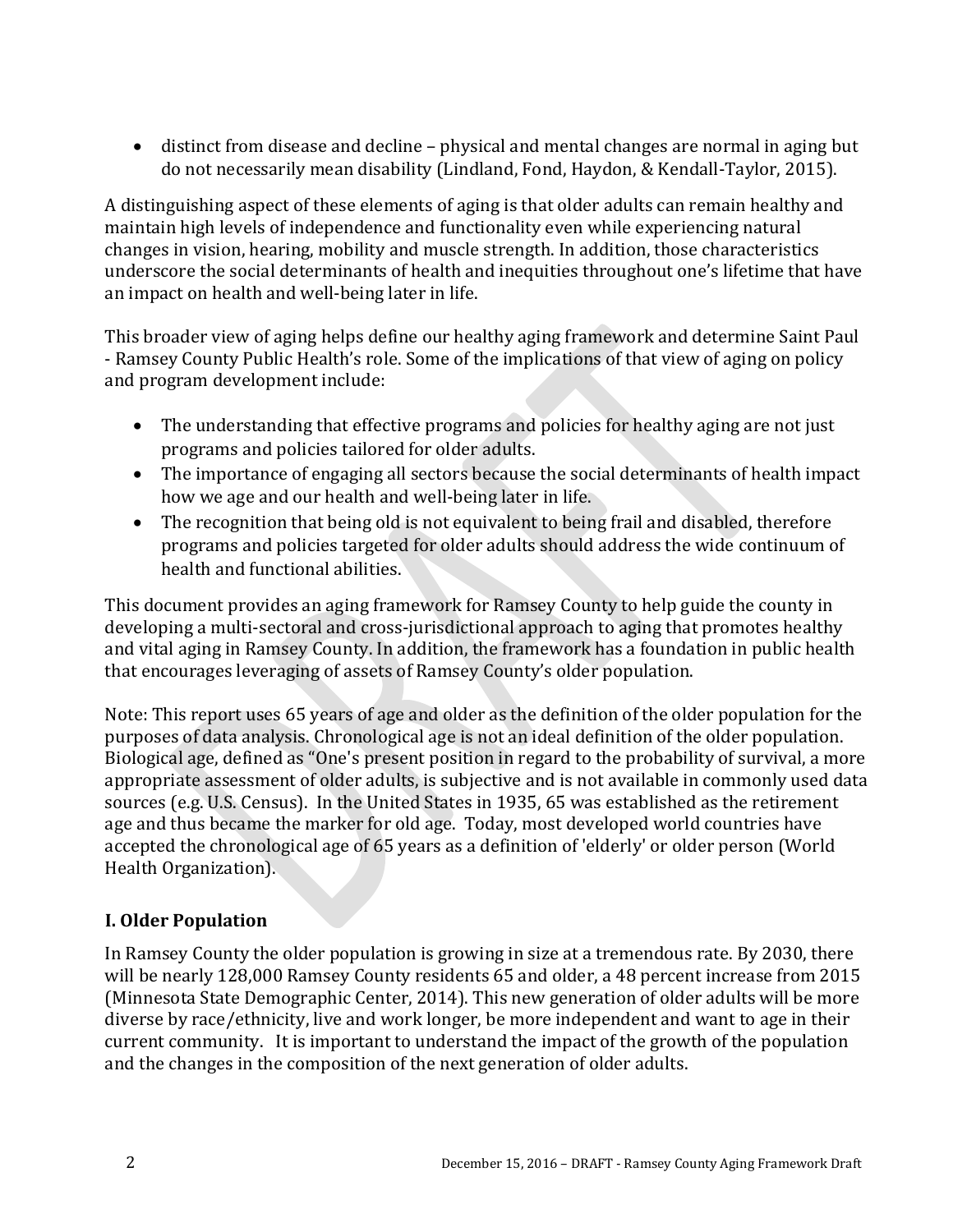#### <span id="page-5-0"></span>a. Growing Population

By 2040, the 65 and older population is projected to reach nearly 141,000, an increase of 68,000 from 2015. Comparatively, the number of Ramsey County residents under 65 will decrease by 19,000 from 2015 to 2030. In 2020, the number of residents age 65 and older will exceed the number of school age children (5-17 years old) in Ramsey County for the first time (Figure 1). The large increase in the older population combined with the small decrease in the younger population (future workers, taxpayers, caregivers and homebuyers) creates a dramatic shift in the age structure of Ramsey County. This new age structure will have economic, social and civic impacts on the county – whether these impacts are positive or negative will depend on how the county including government, businesses, and communities prepare for this long-term shift. For the impact to be positive the county will need to make adjustments to public institutions, policies and infrastructures that will tap into the economic, civic and social potential of our older population. We need to adapt to this new age structure in ways that minimize the expenditures associated with population aging while maximizing the many contributions that older people make (World Health Organization, 2015).



**Figure 1: Population by Age Group, Ramsey County 1990 to 2040**

Source: [Minnesota State Demographic Center, Population Projections](http://mn.gov/admin/demography/data-by-topic/population-data/our-projections/) and U.S. Census [Population Estimates](http://www.census.gov/popest/) Note: The county projections were available in 5 year age groupings, to get the 5-17 age group 2010 Census age distributions were applied to the projections.

#### <span id="page-5-1"></span>b. Racial and Ethnic Diversity

In addition to the shift in age structure, Ramsey County is becoming more racially and ethnically diverse. In 1990, 13 percent of Ramsey County's population were persons of color, by 2014 this percentage increased to 30 (U.S. Census Population Estimates). And by 2030, the Minnesota State Demographic Center predicts that 45 percent of Ramsey County's population will be persons of color. Ramsey County populations of color tend to be younger than the white population. Consequently the population 65 years of age and older in Ramsey County has been predominately white – in 2014 89.5 percent of Ramsey County's older population was white. But as the overall percentage of non-white populations increases in Ramsey County, so will the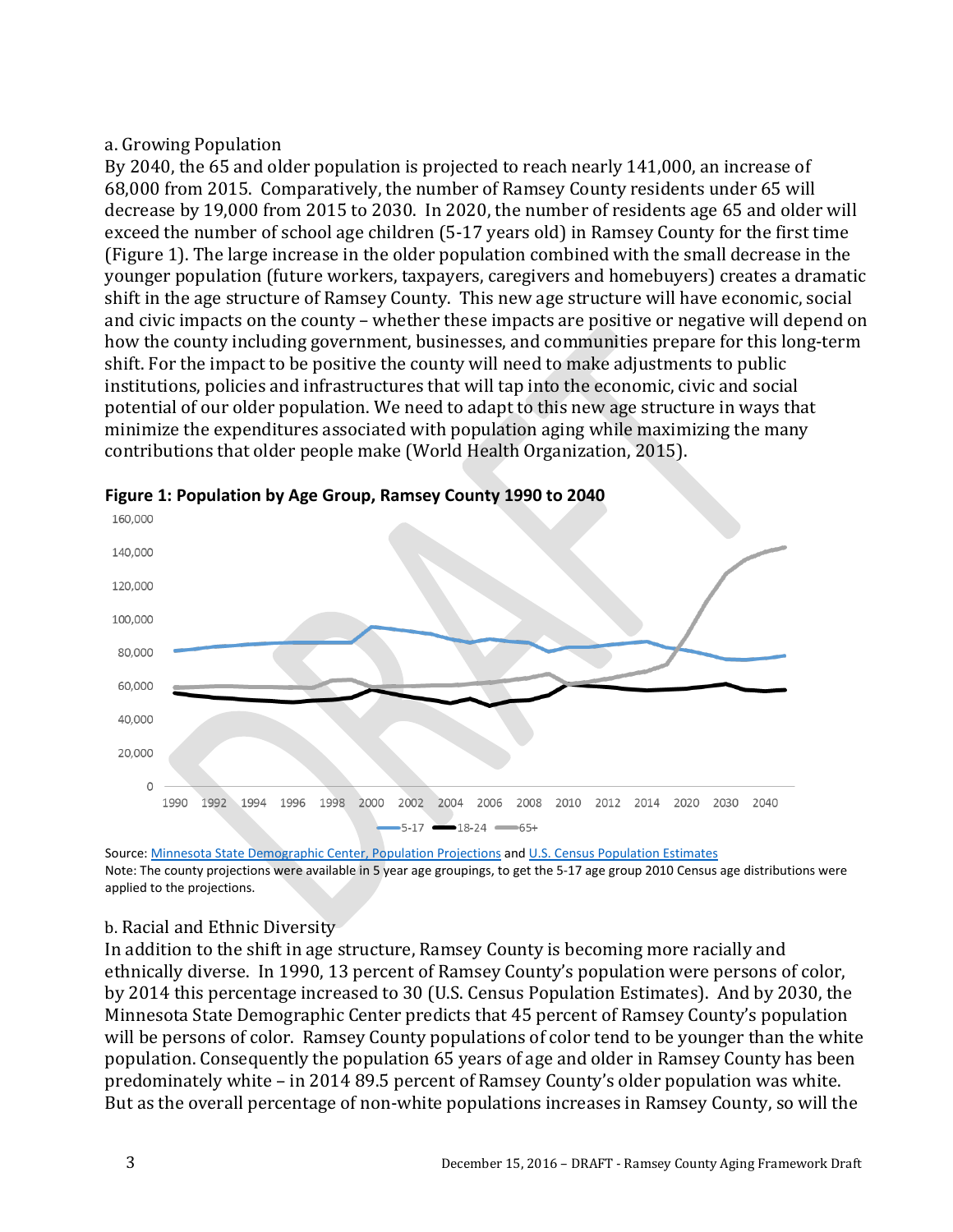percentages of African Americans, American Indians, Asians and Hispanics in the 65 year and older age group. Additionally, there is great diversity within Ramsey County's racial/ethnic populations. For example, the African American population consists of a variety of groups including U.S. born Blacks, Somalis, Liberians and Ethiopians while the Asian population includes Hmong, Karen, Vietnamese and Chinese among others.

Individuals of varied racial and ethnic backgrounds experience aging, and the health issues associated with aging, differently. For example, research on caregiving has reported racial/ethnic variations in the use of informal and formal home care, with minority elders being more likely to receive care from family and friends and less likely to rely on formal care [\(Kirby,](http://www.ncbi.nlm.nih.gov/pmc/articles/PMC2939174/)  [2010\)](http://www.ncbi.nlm.nih.gov/pmc/articles/PMC2939174/). It is important to understand the varied experiences of older Hispanic, African American, American Indian and Asian adults have when aging to ensure that future policies and programs are culturally appropriate and fit their needs.

#### <span id="page-6-0"></span>c. Health Equity

"Health equity means attaining the highest level of health possible for all people in Ramsey County. More than disparities or differences in health and safety outcomes, inequity describes unfairness and the systematic nature of disparities"

[--Ramsey County Community Health Improvement Plan 2014-2018](https://www.ramseycounty.us/your-government/departments/health-and-wellness/public-health/public-health-department-plans)

Saint Paul - Ramsey County Public Health has made a strong commitment to addressing social determinants of health and advancing health equity. Goal 1 of the 2013 Ramsey County Community Health Improvement Plan is "Create social and physical environments that promote equity and good health for all people in Ramsey County" and Goal 1 of SPRCPH's 2014-2018 Strategic Plan is to "Advance health equity – that attainment of the highest level of health possible – for people of all ages and backgrounds in Ramsey County." Likewise, the Ramsey County aging framework addresses social determinants of health (SDOH) and health inequities of Ramsey County's older population.

The diversity in health and functional status among older adults it is not random. Although some diversity reflects genetic inheritance or choices made by individuals during their lives much is driven by determinants that are often beyond an individual's control or outside the options available to them. Social determinants arise from the physical and social environments that people inhabit. These determinants can affect health directly, or through barriers or incentives that affect opportunities, decisions and behavior (World Health Organization, 2015).

Health inequities are created when there is an unequal distribution of SDOH in a population that lead to population-based variations in health outcomes (Minnesota Department of Health, 2013). For example, income, a SDOH, is one of the strongest and most consistent predictors of health and disease. Research finds that people with higher incomes generally enjoy better health and live longer than people with lower incomes (Minnesota Department of Health, 2014). A significant proportion of the vast diversity in capacity and circumstances that we see in older age is likely to be underpinned by the cumulative impact of health inequities across the life course (World Health Organization, 2015).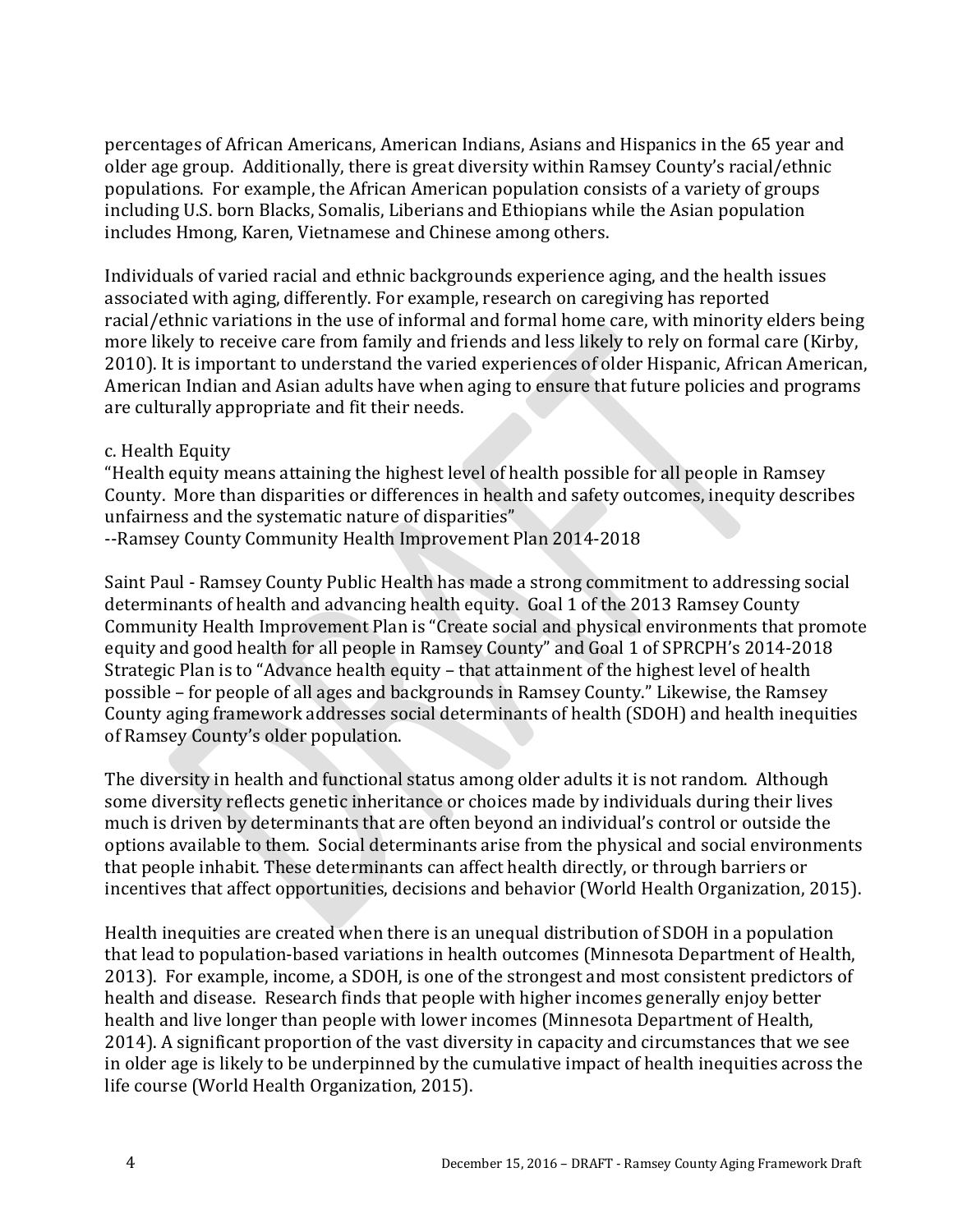Research on aging continues to document the existence of persistent health variations among older racial and ethnic groups in the United States, both before and after age 65. For example, in Minnesota African Americans and American Indians have lower life expectancy rates than Whites, Asians and Latinos (Figure 2).



**Figure 2: Life Expectancy Rates at Birth (in years) by Race/Ethnicity, Minnesota 2010**

Source: [Kaiser Family Foundation](http://kff.org/other/state-indicator/life-expectancy/) (data only available statewide)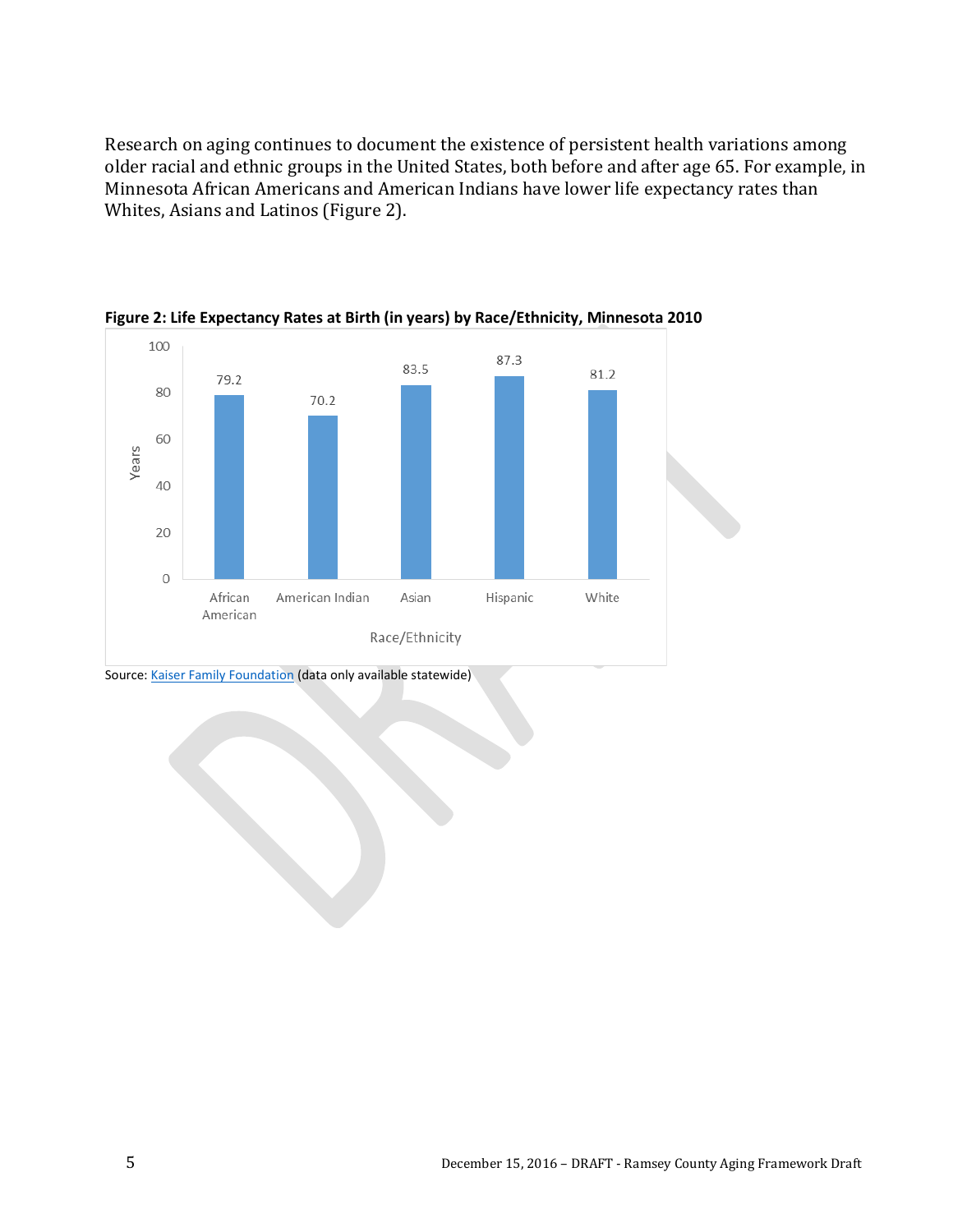Health inequities among older Ramsey county residents have been documented by race/ethnicity, income and gender. The 2010-2014 American Community Survey reported that the disability rate for white people 65 and older was lower than the disability rates for African Americans, Asians and Hispanics (Figure 3).



**Figure 3: Disability Rates by Race/Ethnicity, 65 years and older, Ramsey County, 2010-2014**

According U.S. Census American Community Survey data, Ramsey County residents living in poverty have higher rates of disability across all age groups (Figure 4). Fifty-seven percent of older adults who live below the poverty line have a disability compared to 31.0 percent for older adults who live at or above poverty. Research has also indicated that those with low incomes experience health declines at earlier ages than wealthier individuals (Crimmins, Kim, & Seeman, 2009). The association between poverty and poor health in old age is reciprocal poverty causes poor health (social causation) and poor health causes low incomes (social selection)—but social causation is the dominant direction (Wallace, 2015).

Source: U.S. Census, American Community Survey, 2010-2014, Table B18101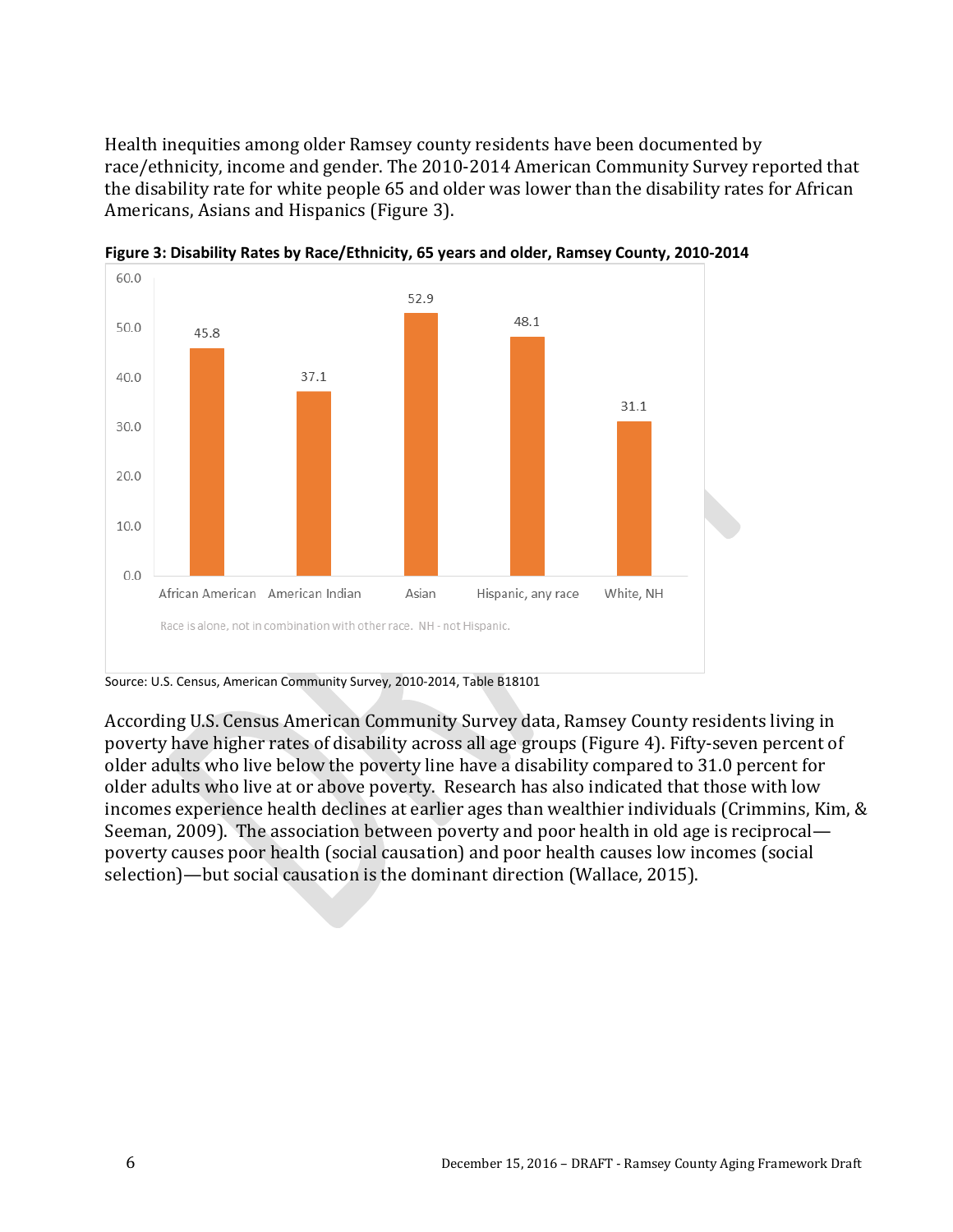

#### **Figure 4: Disabilities by Poverty Status and Age Group, Ramsey County 2010-2014**

Source: U.S. Census, American Community Survey, 5 year 2014, Table C18130

Gender inequities follow women from the workplace into retirement. In Minnesota the median retirement income from all sources for Minnesota's older women is \$17,965 compared to \$21,111 for men. Both amounts are below the basic cost of living for an older adult, which is \$22,980 (Office on the Economic Status of Women, 2015). In Ramsey County the poverty rate for women 65 years was 9.9 percent compared to 6.3 percent for men the same age (2010-2014 U.S. Census American Community Survey). Reasons why women are more likely to live below poverty level later in life than men include:

- gender pay disparity which contributes to lower lifetime earnings and lower retirement savings,
- women's greater life expectancy,
- higher health care costs for women,
- women's increased likelihood of living alone in old age, and
- women's increased likelihood to take time off work to provide unpaid care for a child or aging relative (Allen, 2015) (Office on the Economic Status of Women, 2015).

#### <span id="page-9-0"></span>d. The Baby Boomers

In planning for the unprecedented growth in the older population over the next 15 years, it is important to understand how the future generation of older adults differ from the current generation. People known as baby boomers (sometimes referred to as boomers) range in age from 51 to 70. They make up 22 percent of Ramsey County's population (U.S. Census Population Estimates). By 2031, all boomers will have reached the retirement age of 67. That group has been described as being more independent than the previous generation. They will live and work longer, have fewer pensions and are more likely to be divorced. They also have smaller families and are more apt to live alone (Guthrie & Dahl, 2009).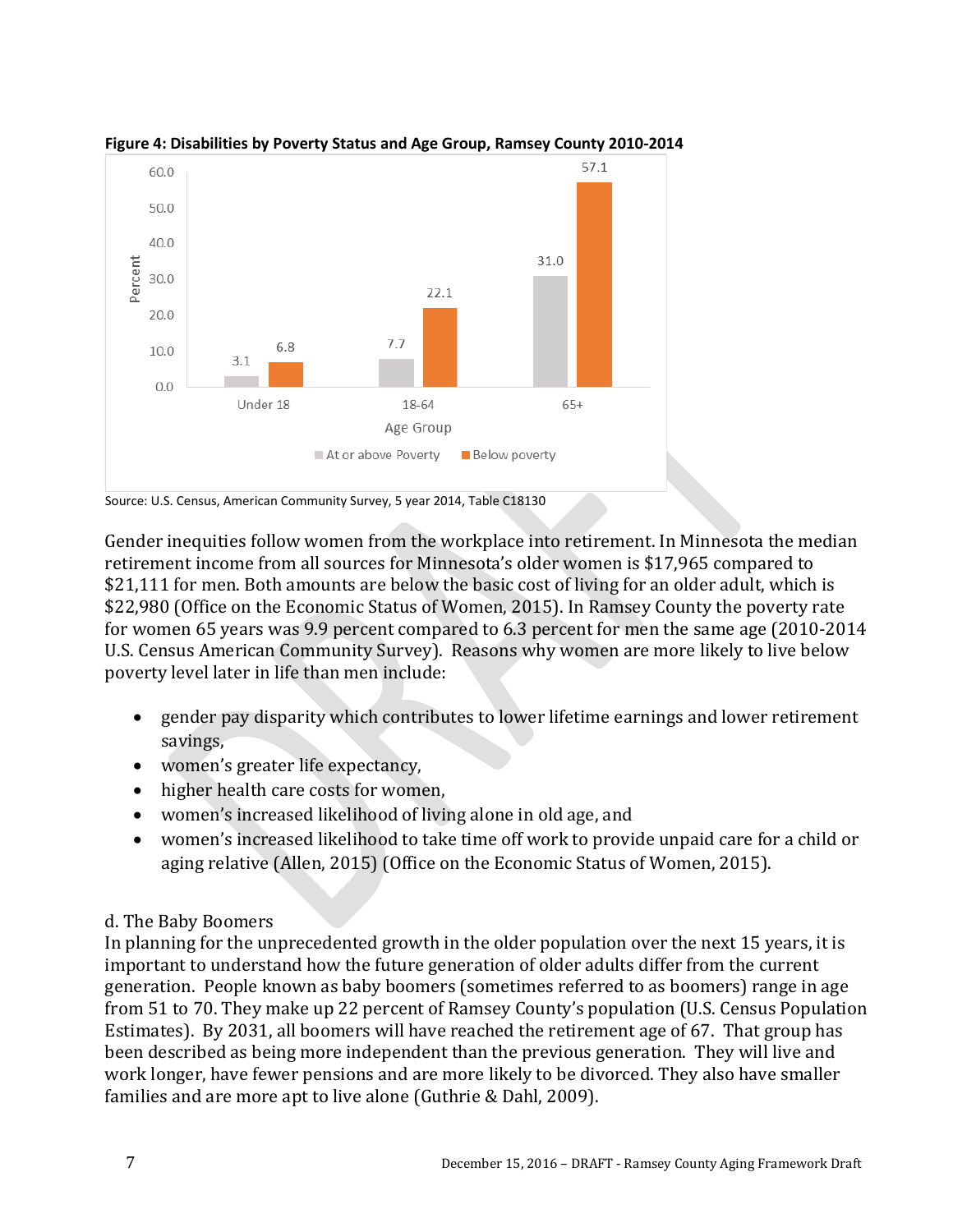Like the generation before them, baby boomers have also expressed the strong desire to stay in their community as they age. For boomers, aging in community can mean living in one's family home but it also can mean moving from the family home to alternative housing (e.g. carriage houses, cohousing, townhouses) that is still within the community. Many boomers are looking for "social and age-integrated homes and communities that accommodate residents for decades, not just for the last years of their lives (Davis, 2016)". In addition, for boomers the key to successful aging in the community is having a network of community members who help each other, creating the places and relationships that can sustain us as we age or need long-term care (Stettinus, 2014).

Despite the economic challenges for baby boomers, they have the potential to make great social and economic impact on society. Older adults hold a disproportionately large share of our country's wealth, represent an enormous source of consumer spending and economic productivity, and contribute in a myriad of ways (e.g. support to grandchildren, child care) to family and community life (Lindland, Fond, Haydon, & Kendall-Taylor, 2015).

Figure 5: Selected Baby Boomer Characteristics

Those of the baby boom generation will likely:

- Live longer In 1980, in the United States, a 65 year old male was expected to live 14.1 years longer and female 18.3 years longer. In 2012, the life expectancy of 65 year old male was 17.9 years and a female's was 20.5 years (National Center for Health Statistics, 2015). Researchers are debating whether the health of boomers will be better than the health of current generation of older adults. Researchers at the Centers for Disease Control and Prevention have found that the incidence of chronic disease among "near seniors" is on the rise, portending even greater increases in future Medicare Spending (Bipartisan Policy Center, 2015).
- Live in the community The explosion of senior population over the next four decades will be matched by a strong desire of many to remain in their community as they age (Bipartisan Policy Center, 2015). The 2015 Minnesota Survey of Older Adults indicated that fewer older adults (50 and older) are moving south in the winter and a smaller proportion are living in senior housing. In addition, 89 percent of those surveyed in 2015 believed their neighborhood was a good place to live and only 10 percent have plans to move in the next few years (Minnesota Board on Aging, 2015).
- Be financially less stable Far too many Americans have insufficient savings put aside to meet their retirement needs. In fact, the National Institute on Retirement Security calculates that two-thirds of households age 55-64 have savings equal to less than their annual income. A third have no savings at all (Read, 2015). The National Institute on Retirement Security's [Financial Security for Future Retirees](http://www.nirsonline.org/storage/nirs/documents/Factsheets/MN_FSS.pdf) indicated that while Minnesota's next generations have much lower potentials for financial insecurity than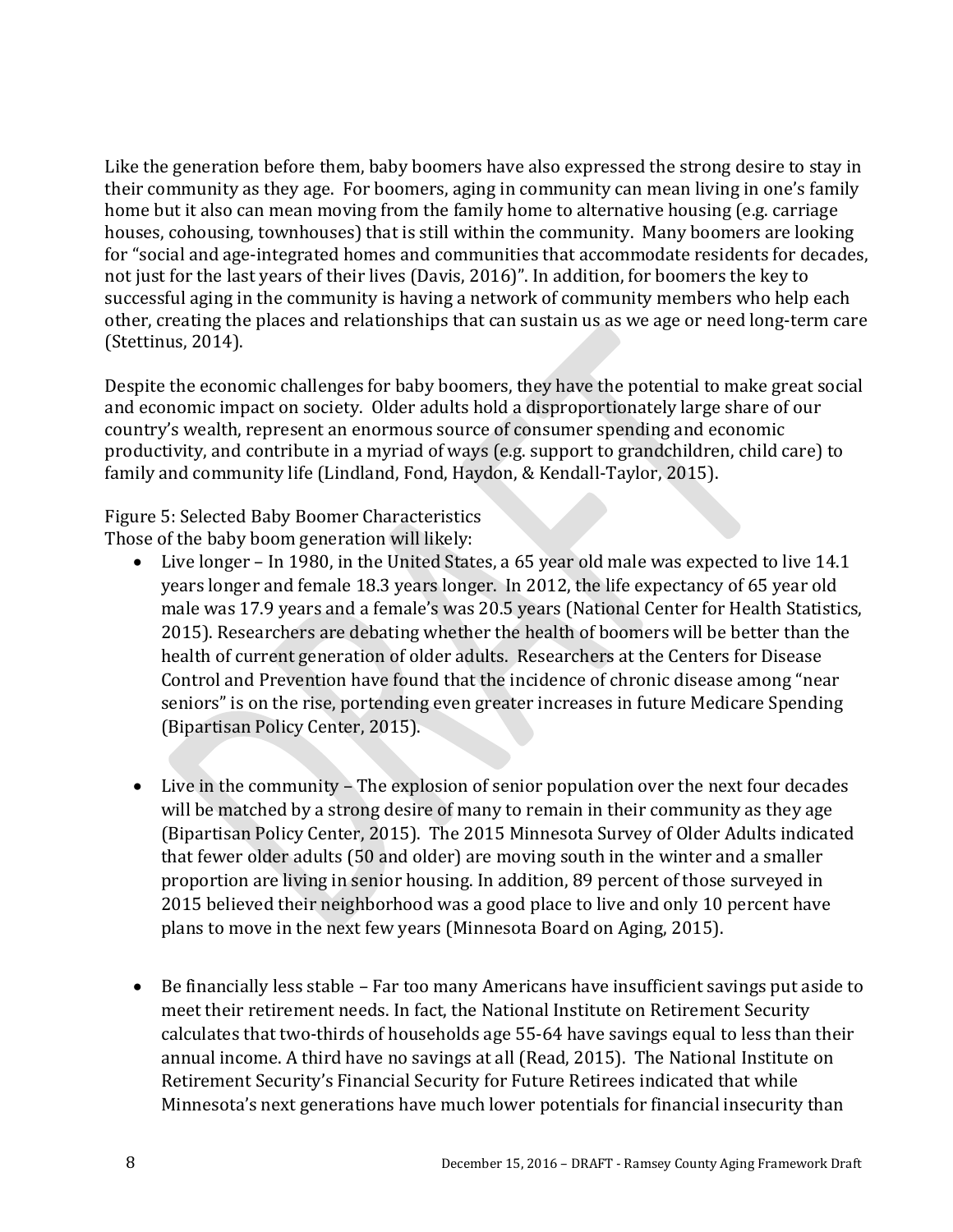counterparts in many other states, participation in pension coverage has declined and 46 percent of private sector employees do not participate in employer-sponsored retirement plans. Findings from the 2015 Survey of Older Minnesotans indicated that older adults (age 50 and older) are delaying retirement which may be in part because they need to supplement their income in retirement.

- Have less family support boomers are more likely to be divorced or never married than the previous generation. In Ramsey County in 2014, approximately 42 percent of the population between the ages of 45 to 64 were not married (U.S. Census American Community Survey, 5 Year). Boomers also tend to have fewer children with children dispersed throughout the country/world.
- Have great economic and social potential Older adults who remain engaged—whether through paid work, volunteerism, or education—realize many benefits, and their engagement yields economic gains for their state and community. In Minnesota nearly 287,000 volunteers age 65 and older contribute an estimated \$459 million in donated labor annually (Minnesota Compass, 2014). In addition, the 2015 Minnesota Survey of Older Adults indicated that fewer older adults (50 and older) are working longer and delaying retirement (Minnesota Board on Aging, 2015).

<span id="page-11-0"></span>These unique characteristics of the baby boom generation need to be considered when developing services and programs for them. For example, if these characteristics play out, an increasing number of residents will choose to age in their community but will more likely live alone and not have family to provide caregiving. Because they are expected to live longer but with fewer pensions, boomers may be more likely to need financial assistance as they age than the previous generation (Howe, 2012).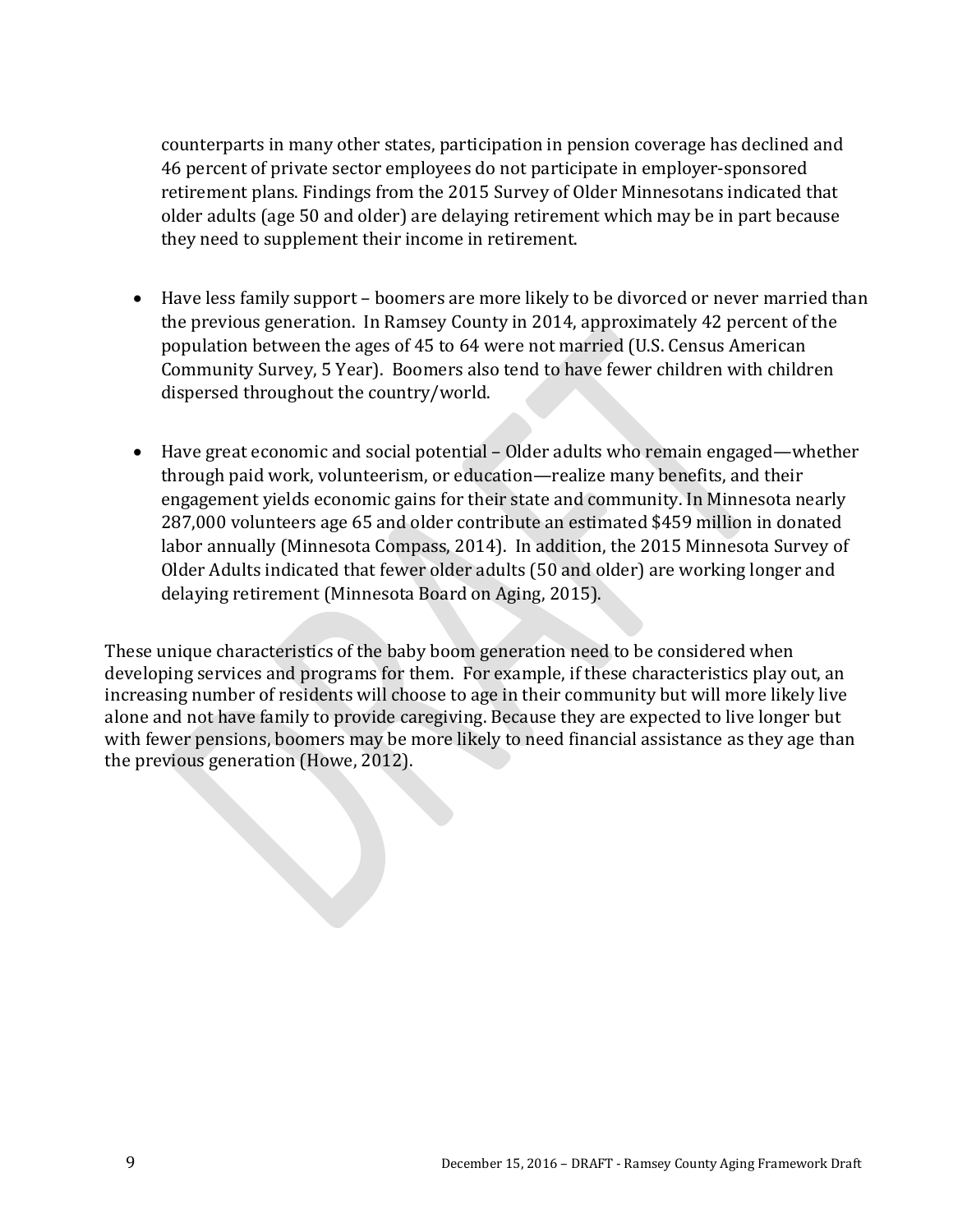#### II. Healthy Aging

<span id="page-12-0"></span>a. Definition of Healthy Aging In September 2015 the World Health Organization (WHO) launched the ["World](http://www.who.int/ageing/events/world-report-2015-launch/en/)  [Report on Ageing and Health.](http://www.who.int/ageing/events/world-report-2015-launch/en/)" The report outlines a framework for action to achieve healthy aging by optimizing functional ability. WHO defines healthy aging as the process of maintaining and developing the functional ability that enables well-being in older age (World Health Organization, 2015). Functional ability can be maintained by sustaining mental and physical capacities through preventing chronic conditions and ensuring early detection and control of these conditions. When one starts to lose mental and physical capacities, functionality can be developed by supporting capacity enhancing behaviors and removing barriers to functionality. This definition of healthy aging acknowledges that mental and physical capacities (intrinsic capacity) may decline as one ages but functional ability need not decline at the same rate. In other words, older adults can remain healthy and maintain high levels of independence and functionality even while experiencing natural changes in intrinsic capacity, if the environment in which an individual lives provides supports and services to adapt to these physical and mental changes.

This definition of healthy aging broadens our view of aging because it focuses on

#### Figure 6: Healthy Aging

Healthy aging is the process of developing and maintaining the functional ability that enables well-being in the older age.The goal of healthy aging is to optimize functional ability.

**Functional ability** comprises the health-related attributes that enable people to be and to do what they have reason to value. It is made up of the intrinsic capacity of the individual, relevant environmental characteristics and the interactions between the individual and these characteristics. Functional abilities are the abilities to move around; build and maintain relationship; meet one's own basic needs; learn, grow and make decisions.

**Intrinsic capacity** is the composite of all the physical and mental capacities of an individual. **Environment** comprises all the factors in the extrinsic world that form the context of an individual's life. These include home, communities and the broader society. Within the environment is a range of factors, including the built environment, people and their relationships, attitudes and values, health and social policies, the systems that support them, and the services that they implement.

**Well-being** is considered in the broadest sense and includes domains such as happiness, satisfaction and fulfilment.

(World Health Organization, 2015)

maintaining and developing functional ability, rather than on specific chronic conditions such as diabetes. The environment is a major influence on an individual's ability to remain independent and functional in their community and therefore is an essential part of healthy aging.

<span id="page-12-1"></span>b. Health and Functional Status – Ramsey County

In 2014, the Minnesota metro counties (Carver, Dakota, Hennepin, Ramsey, Scott and Washington) conducted an adult survey on the health of their residents. The 2014 Survey of the Health of All the Population and Environment (SHAPE) indicated that the Metro Counties' older population consists of residents with a wide range of health status. According to the 2014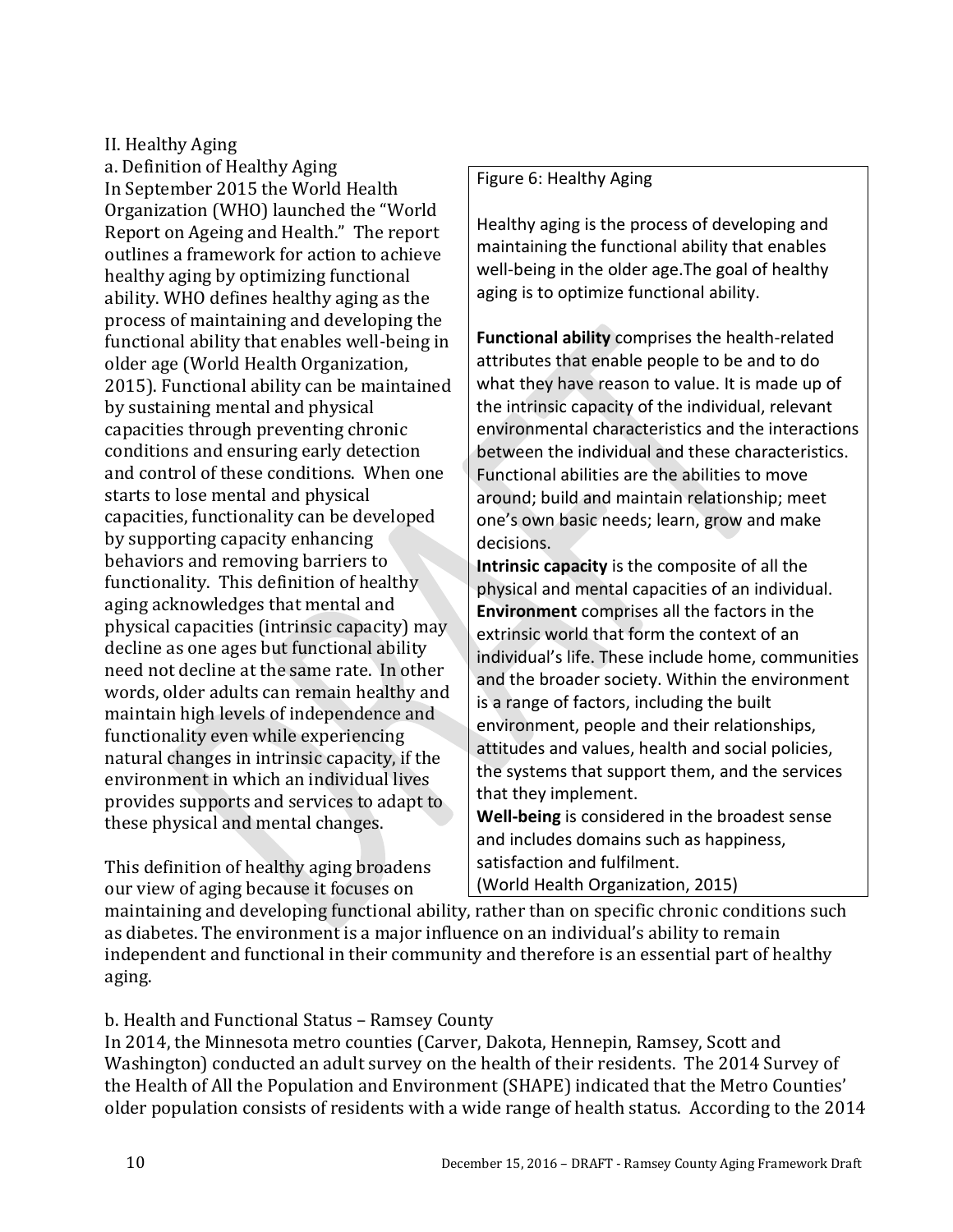Metro SHAPE 16 percent of respondents 75 years and older indicated that their health status was fair or poor compared to 16.2 percent who indicated their health was good and 40.2 was very good (Figure 7).





Source: Countryman M, Ding M, Downs S, Erdman J, Godwin T, Jansen J, Johnson D, Kinney A, Kleinfehn-Wald N, Landreman U, Nagy A, Stenso-Velo S; Metro SHAPE Workgroup (2014). Metro SHAPE 2014.

Metro Counties: Carver, Dakota, Hennepin, Ramsey, Scott and Washington

\*Estimate for 75+ age group, poor, is potentially unreliable and should be used with caution (Relative Standard Error is >30% and ≤50%).

Chronic conditions such as arthritis and diabetes become more common in older age (Figure 8). According to the 2014 Metro SHAPE Survey 43.4 percent of respondents 65-74 years old and 58.5 percent of respondents 75 years and older indicated they had arthritis compared to 26.0 percent of respondents 45-54 years of age. 16.2 and 15.2 percent of those 65-74 years and 75 years and older, respectively, indicated they had diabetes compared to 11.1 percent of the 45- 54 year olds.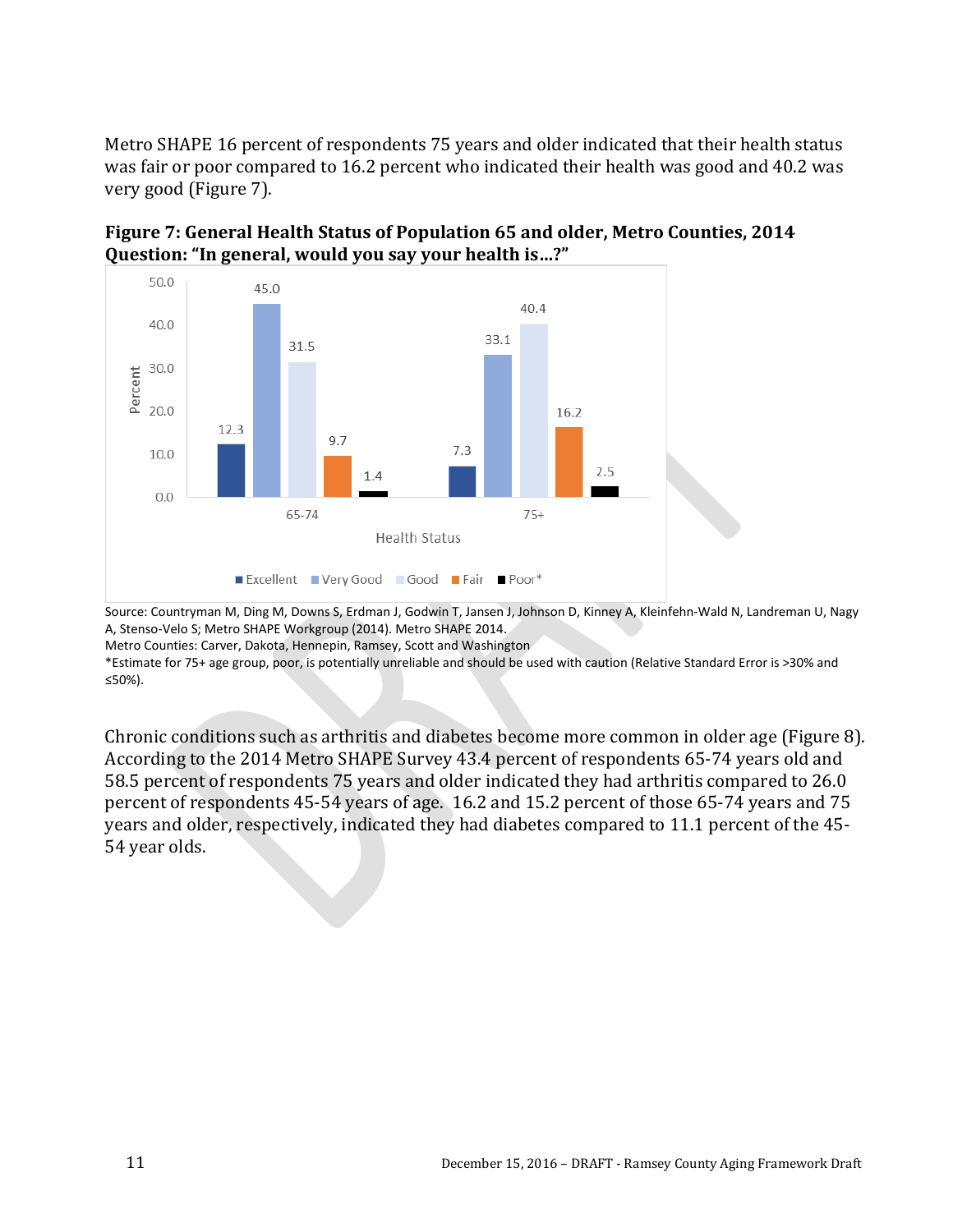



Source: Countryman M, Ding M, Downs S, Erdman J, Godwin T, Jansen J, Johnson D, Kinney A, Kleinfehn-Wald N, Landreman U, Nagy A, Stenso-Velo S; Metro SHAPE Workgroup (2014).

Metro Counties: Carver, Dakota, Hennepin, Ramsey, Scott and Washington

The percentages for 65-74 and 75+ for diabetes were not statistically different from each other.

Disabilities later in life such as vision loss or difficulty walking can affect one's intrinsic capacity and thus can inhibit functional abilities. For example, someone with significant vision loss may lose their independence because they can no longer drive and must rely on others for transportation. In Ramsey County two-thirds of the population 65 and older live without disability while 13.4 percent had difficulty hearing, 19.9 percent had ambulatory difficulties and 13.7 percent had difficulty living independently (Figure 9).

**Figure 9: Percent of Population Age 65 and Older with Disabilities, Ramsey County 2010-2014**

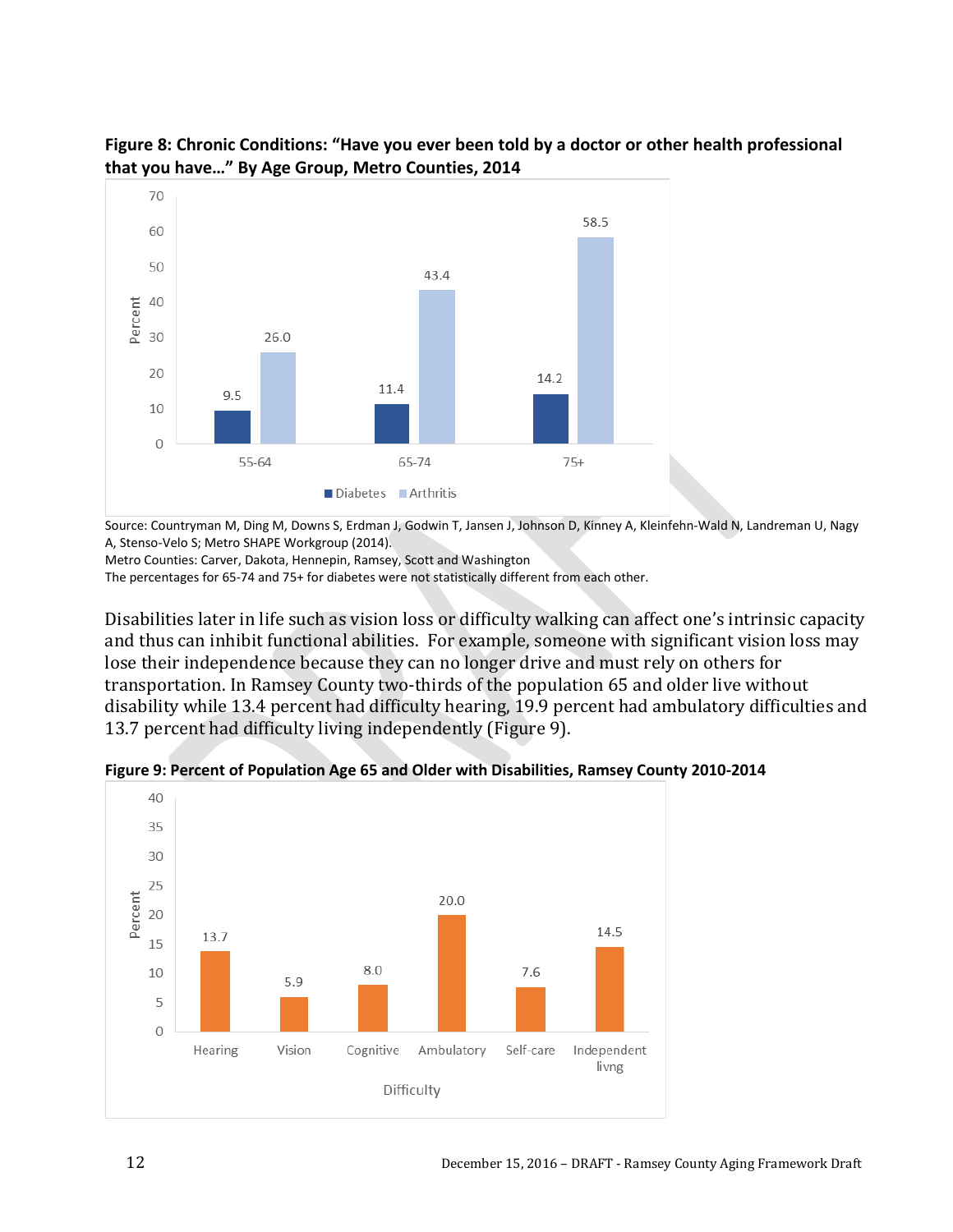#### <span id="page-15-0"></span>**III. Ageism**

Ageism is a serious form of social discrimination and has a severe effect on the self-esteem and well-being of older adults. Ageism can take many forms, including prejudicial attitudes, discriminatory practices, or institutional policies and practices that perpetuate stereotypical beliefs that are further reinforced by society and media (World Health Organization, 2015). Common stereotypical beliefs are that older people are sickly,

*After spending time with my family, I leave feeling old. When I spend time with my friends, I leave feeling energized and young* -- Resident of a senior living complex explaining the differences in treatment between family and friends

unproductive, less intelligent, more forgetful, and lacking in ability and agency. These stereotypical beliefs can create barriers to policy and program development and limit the types of policies and programming available to older populations. The result of ageism and ageist policies and programs is poorer health of older adults caused by social isolation, unequal treatment and poorer quality of health and social services (Walker, 2014),(Aging in the 21st Century, 2012) (World Health Organization, 2015). Ageism must be included as a determinant of how our residents are aging. We need to understand the impact ageism has on our residents (both old and young) as well as the impact it has on policy and program development.

#### <span id="page-15-1"></span>IV. Aging Well in Community

A goal of many older adults is to live in one's community as long as possible rather than live in an institution. In Minnesota, only 10 percent of the population 50 and older plan to move out of their homes in the next few years (Minnesota Board on Aging, 2015). In addition to aging in place, the idea of aging in community has arisen in conversations about healthy aging. The success of aging in one's community depends on the supports that are available to the individual which includes affordable appropriate housing, transportation and services. However, too often the focus of "at home aging" is on making adaptations to the home and providing paid professional services without taking into consideration the social and community supports necessary for individuals to thrive in the community. The idea of aging in community" shifts the focus from the dwelling and individual toward relationships that create supportive neighborhoods which are inclusive, sustainable, healthy, accessible, interdependent and engaged (Figure 10). Aging in community has a similar philosophy to the [8 to 80 Vitality](https://www.stpaul.gov/departments/planning-economic-development/creating-vibrant-places-and-spaces-saint-paul/8-80-0)  [Fund](https://www.stpaul.gov/departments/planning-economic-development/creating-vibrant-places-and-spaces-saint-paul/8-80-0) that is being implemented in Saint Paul. 8 to 80 promotes livable cities where people of all ages, backgrounds and abilities are safe, invigorated and welcomed by their community.

Figure 10: The Qualities of Healthy Aging in Community

- Inclusive People of all ages, race/ethnicities, and abilities, especially elders, are welcome.
- Sustainable Residents are committed to a lifestyle that is sustainable environmentally, economically, and socially. Size matters. People need to know each other, and scale determines the nature of human interaction. Small is better.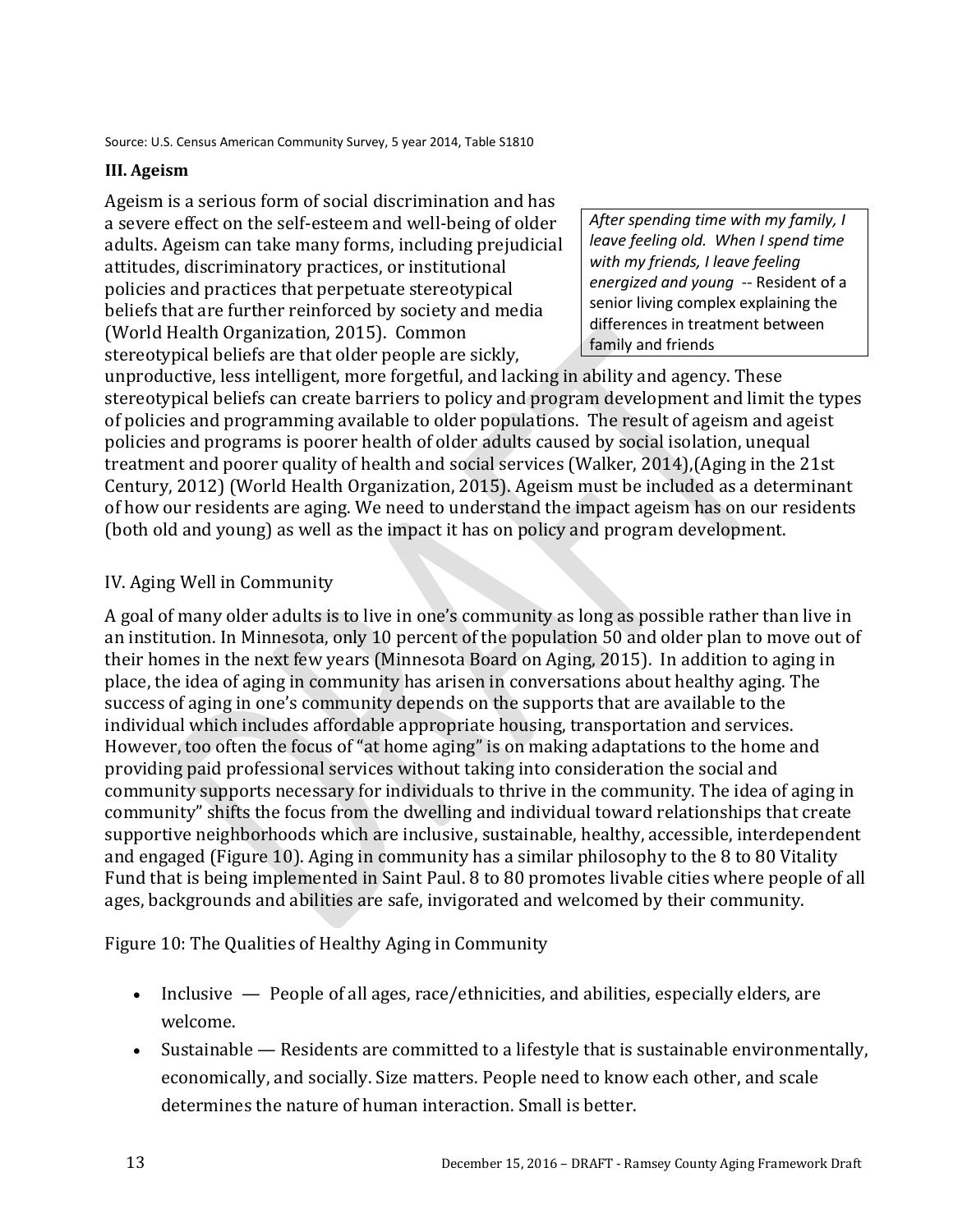- Healthy The community encourages and supports wellness of the mind, body, and spirit and, to the same degree, plans and prepares programs and systems that support those dealing with disease, disability, and death.
- Accessible The setting provides easy access to the home and community. For example, all homes, businesses, and public spaces are wheelchair-friendly and incorporate universal design features. Multiple modes of transportation are encouraged.
- Interdependent The community fosters reciprocity and mutual support among family, friends, and neighbors and across generations.
- Engaged The community promotes opportunities for community participation, social engagement, education, and creative expression.

Source: Thomas and Blanchard, 2009

# <span id="page-16-0"></span>V. Ramsey County Healthy Aging Framework

The goal of this framework is to enhance our understanding of the determinants of healthy aging, as well as illuminate entry points for programs and policies. The framework also establishes a public health approach to aging. The first steps for the development of the framework were to establish guiding principles and identify opportunities for action.

# <span id="page-16-1"></span>a. Guiding Principles

The framework's guiding principles are based on the findings and concepts from the preceding sections and described in detail in Figure 11. The principles are meant to facilitate sound planning and help define what is important for the successful development of an aging framework. These principles will allow us to develop a shared understanding of the characteristics of our older population, the determinants of healthy aging and the essential components of the framework. The guiding principles establish the use of a broader view of aging, addressing the vast experiences of this heterogeneous population and life experiences that influence well-being. This broader definition also recognizes the growth and diversity of the population, the great potential of our older population and their desire to age in the community. The principles also emphasize the influences social determinants, including health, health inequities and ageism, have on healthy aging.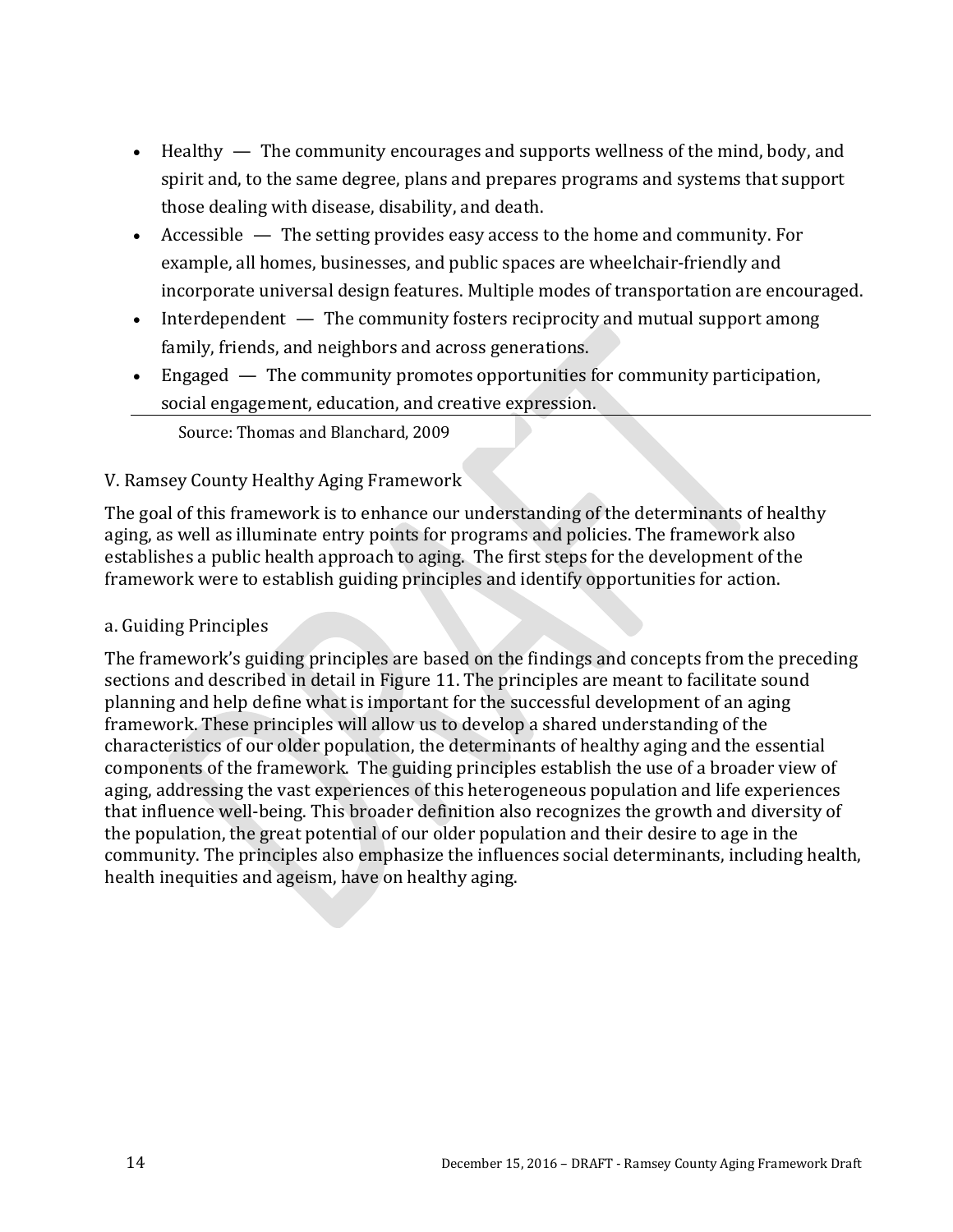An effective approach to healthy aging requires a comprehensive and coordinated effort among

all of the systems and sectors that impact older adults and their environments. All sectors (e.g. health care, finance, transportation, housing, employment, parks and recreation) have an investment in a healthy older population. To be effective, these sectors must consider the needs of the older population when modifying and developing policies and programs. All programs and policies regardless of the sector must be coordinated to reduce duplication and fragmentation and must address the continuum of health and functional status of the older population.

**Transportation and Health** When there are limited transportation options for older adults who do not drive, they are more likely to experience a decrease in out-of-home activity levels (Mooney, 2003), which, in turn, may have negative consequences such as isolation and ill health (British Columbia Ministry of Health, 2004).

Community leadership is also an essential element to the framework. Planning for the growth of our older population requires strong partnerships with communities and building on the expertise of community leaders and promising practices already being implemented in communities. A robust framework incorporates our communities' values, assets and concerns into planning and development of programs and policies.

Another guiding principle of the framework is to use a public health approach to aging. A public health approach moves beyond individual medical based programs, incorporates communitywide policies and programs and builds upon existing efforts in our communities.

# **Figure 11: Guiding Principles of the Healthy Aging Framework**

# **Aging and Healthy Aging**

- Foster a shift in how we understand aging and healthy aging
	- o Recognize a broad definition of aging aging is normal and lifelong, extends across the entire lifespan and is distinct from disease and decline.
	- o Recognize that healthy aging is the process of maintaining and developing the functional ability that enables well-being in older age.
	- o Recognize that optimal aging occurs when individual's functional capacities allow them to meet their basic needs; learn, grow and make decisions; be mobile; build and maintain relationships; and contribute regardless of the level of intrinsic capacity (i.e. mental and physical capacities).
	- o Consider health from the perspective of an older person's trajectory of functioning rather than the disease or comorbidity they are experiencing at a single point in time (Healthy Aging)\*
- Recognize the heterogeneity of the older population in health and functional ability a wide continuum of health and functional abilities exists within the older population.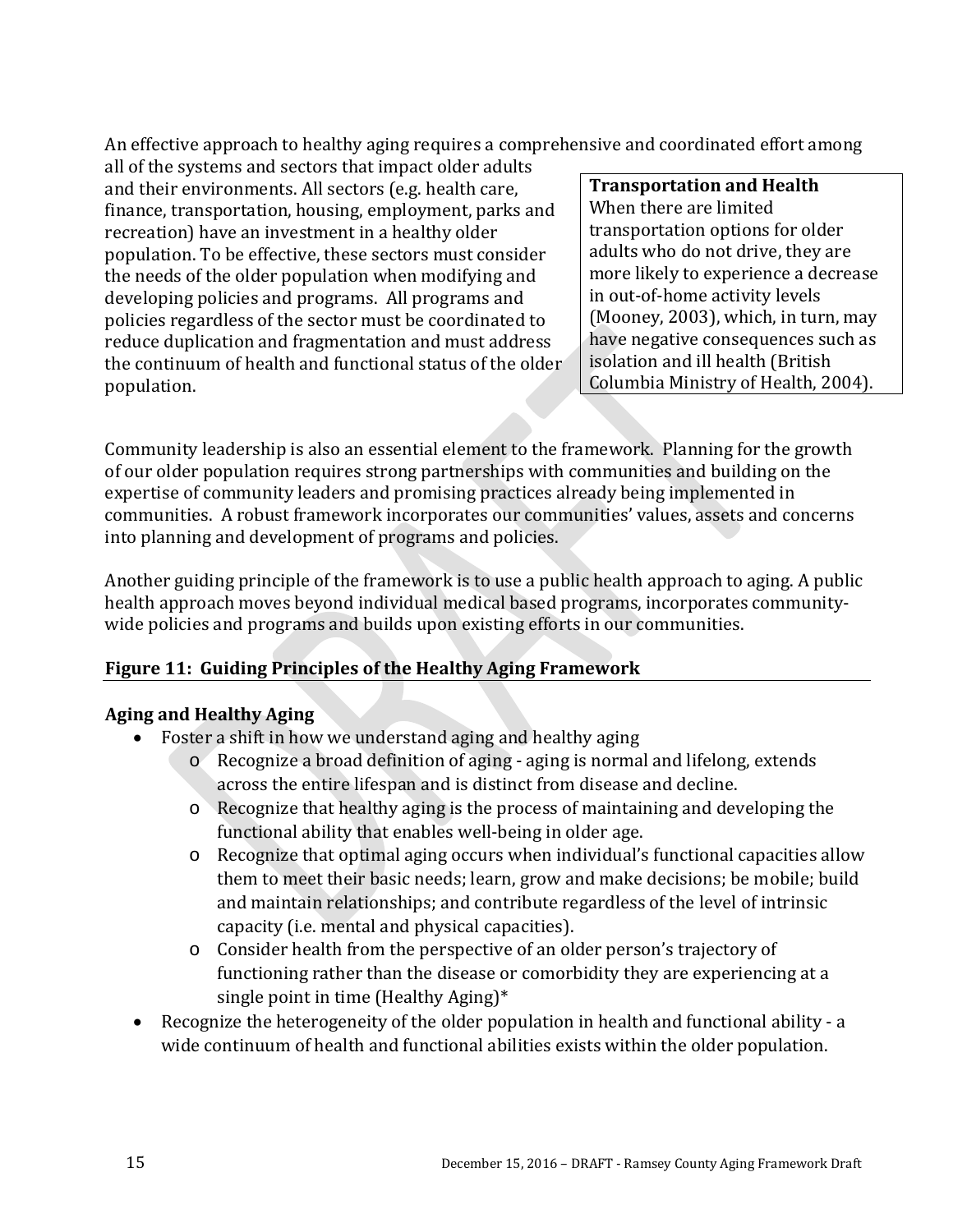# **Growth and Diversity**

- Recognize the extraordinary growth in the older population.
- Recognize the characteristics of the next generation of older adults (current aged 51- 69):
	- o will live longer,
	- o be financially less stable and have less family support than the previous generation.
	- o still have the potential for making great economic and social impact on the community.
- Reflect the growing racial/ethnicity diversity of the older population.

# **Aging in Community**

- Recognize that older adults will want to remain in their community as they age.
- Shift focus from the home modifications and professional services toward relationships to create the social and community support necessary for all to thrive in the community.

# **Inequities, Social Determinants and Ageism**

- Recognize the health inequities that exist for populations of older adults.
- Consider the ageist stereotypes and preconceptions Ageism\*.
- Consider the social determinants of health that affect people as they age including socioeconomic status, physical and social environments, and social stressors such as ageism.\*
- Place greater emphasis on creating environments that promote and support optimal aging (environments can be social, such as families, schools, communities, and cultures, or physical, such as buildings and parks).<sup>^</sup>

# **Multi-Sectoral**

• Collaborate across systems/sectors - an effective approach requires a comprehensive and coordinated effort among all of the systems and sectors that impact older adults and their environments.^

# **Public Health Approach**

- Incorporate community-based programming at different levels (i.e. primary, secondary, tertiary).
- Use data to drive decisions about programs and policies and to ensure programs and policies are implemented and sustained effectively for entire populations.<sup>^</sup>
- Encourage collaboration with partners during development and implementation.
- Inform and educate the community on aging issues.
- Assure that services needed to achieve agreed-upon goals are provided.

# **Community Driven**

- Community takes the lead in decision-making and determining policies and programs that are appropriate for their residents.
- Policies and programs should be community driven and locally developed.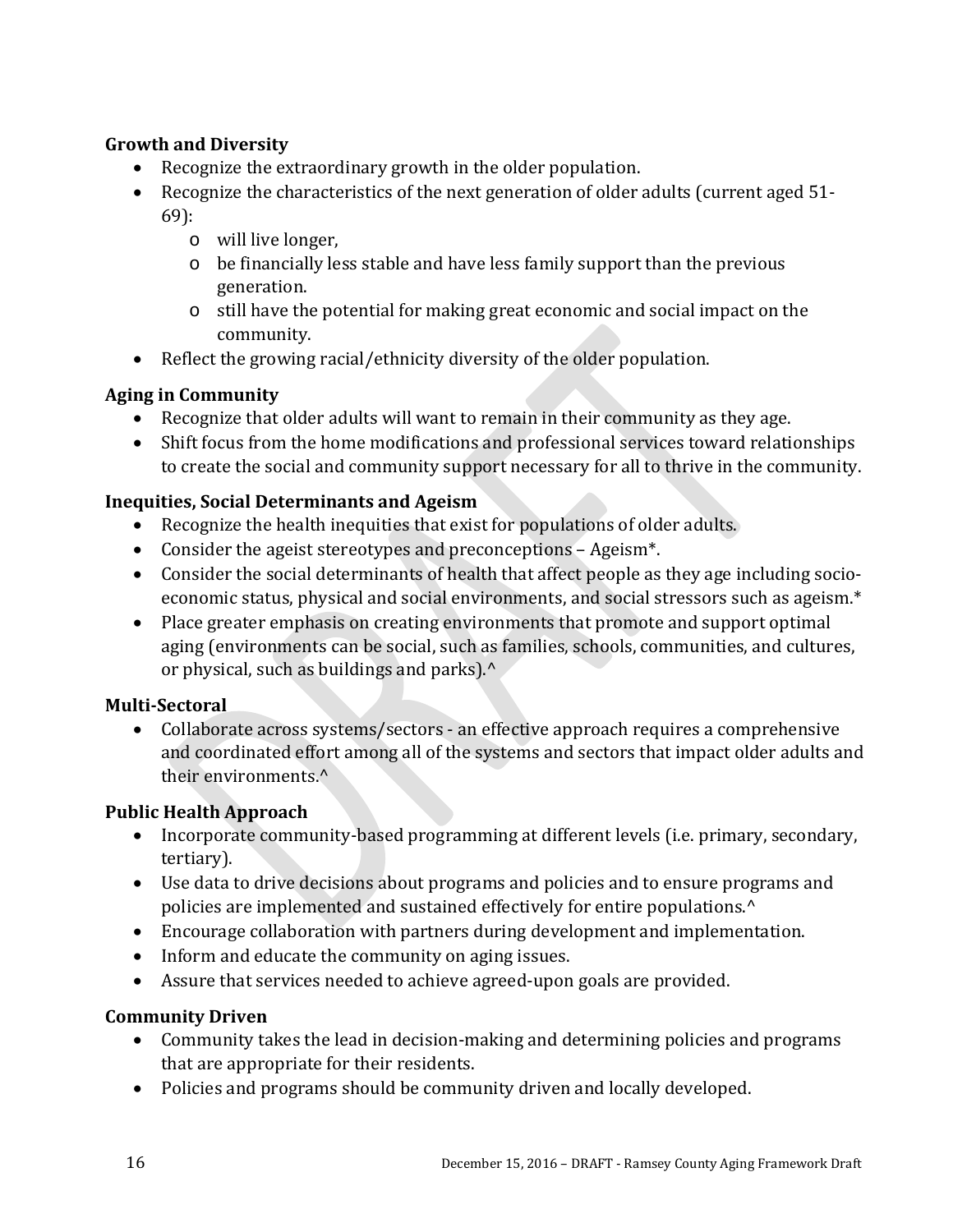• Local priorities, values, assets, and concerns are used to make choices about the goals/impacts, what data will be gathered and analyzed, and what array of programs and policies will be implemented.^

[\\*Creating Healthy Communities for an Aging Population](http://www.health.state.mn.us/divs/orhpc/pubs/healthyaging/hareportnofs.pdf) (MDH, 2006) [^A Public Health Approach to Children's Mental Health: A Conceptual Framework](http://gucchdtacenter.georgetown.edu/publications/PublicHealthApproach.pdf)

#### <span id="page-19-0"></span>b. Opportunities for Public Health Action

Another component of the framework is to identify opportunities for action to help shape SPRCPH's role in healthy aging. In 2015, the World Health Organization identified opportunities for public health action across the life course with the goal of achieving optimal functional status (World Health Organization). Figure 12 provides more detail on the type **strategies** for achieving the goal of **optimal functional status**. The strategies are organized by the three levels of capacity:

- high, stable capacity;
- declining capacity; and
- significant loss of capacity.

The strategies focus on change at the individual, community and system levels.

Strategies for those with high, stable capacity focus on continuing to build and maintain this capacity for as long as possible. Strategies during this period are similar to programs of the Statewide Health Improvement Program at Saint Paul - Ramsey County Public Health and are focused on preventing and controlling chronic conditions, encouraging healthy behaviors and removing the environmental barriers that discourage these behaviors.

Strategies in the period of declining capacity are focused on delaying, slowing or reversing the process of becoming frail or care-dependent. Strategies in this period also encourage healthy behaviors but often with a different goal. For example, an exercise program for people with high stable capacity may have the goal of weight loss whereas an exercise program in the declining capacity has a goal of building muscle strength and balance. Environmental strategies in this period are focused on enabling those with decline in their functional capacity to do the things that are important to them. These types of strategies include establishing accessible public transportation and creating a loan program for home modifications.

Various approaches are needed when a person reaches the stage of significant loss of capacity. All people have a basic right to be as independent as possible. These strategies are focused on providing care and support so that a person can maintain a level of functional ability including chore and companion services, financial assistance for longterm care and health care services.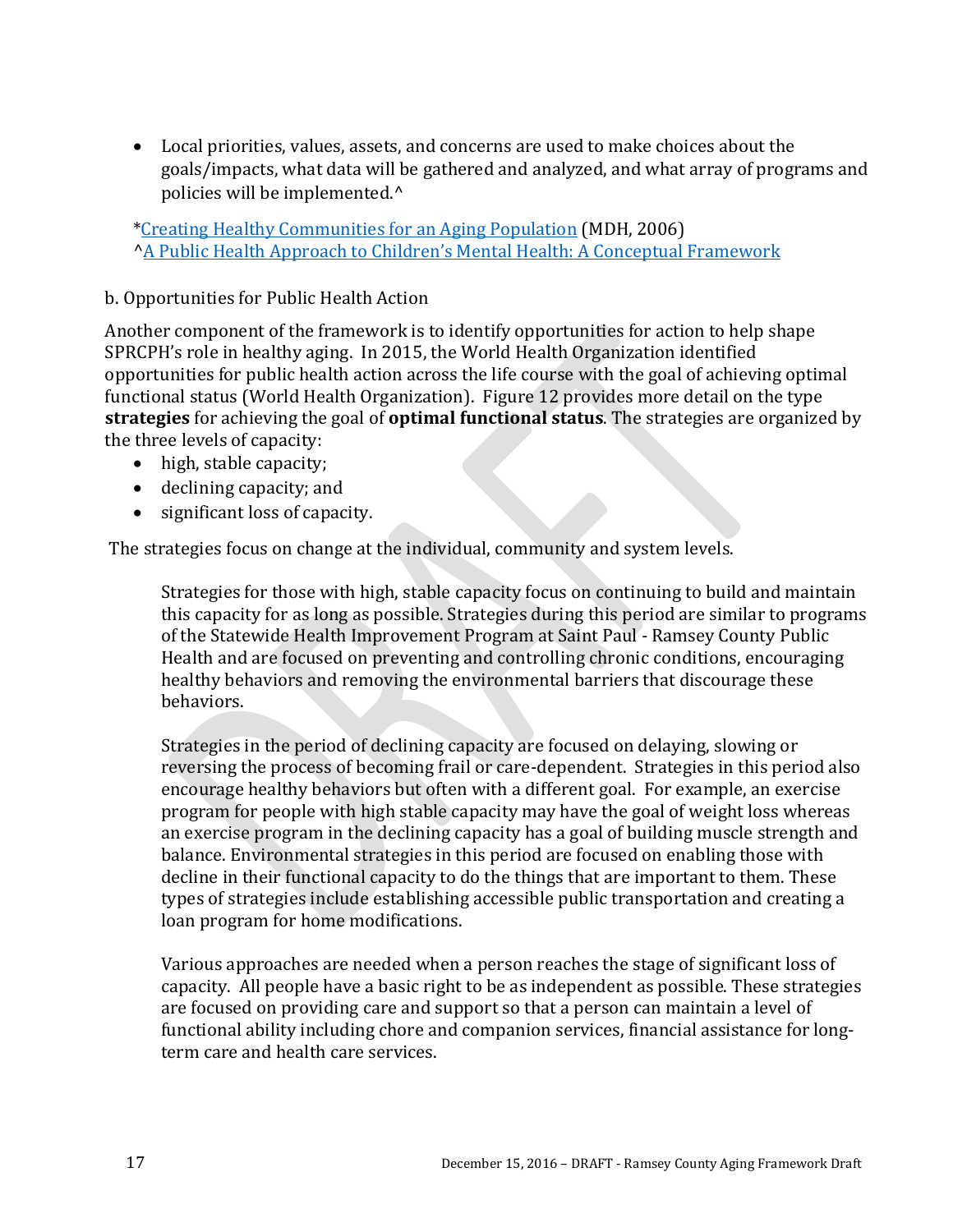Regardless of capacity-level, strategies must address individuals, communities (e.g. changes in community norms, attitudes and awareness) and systems (e.g. changes in organizations, policies, environments). These strategies also require coordination between government agencies, health care systems, businesses, communities and non-profit agencies. Furthermore, such strategies must be developed with community involvement and connectivity (e.g. volunteer programs, community education) as they are critical modifiers of health, well-being and maintenance of independence as we age (Fried, 2012).

# **Figure 12: Opportunities for Taking Public Health Action to ensure Healthy Aging**



#### Opportunities for taking public-health action to ensure Healthy Ageing

Source: World Health Organization, 2015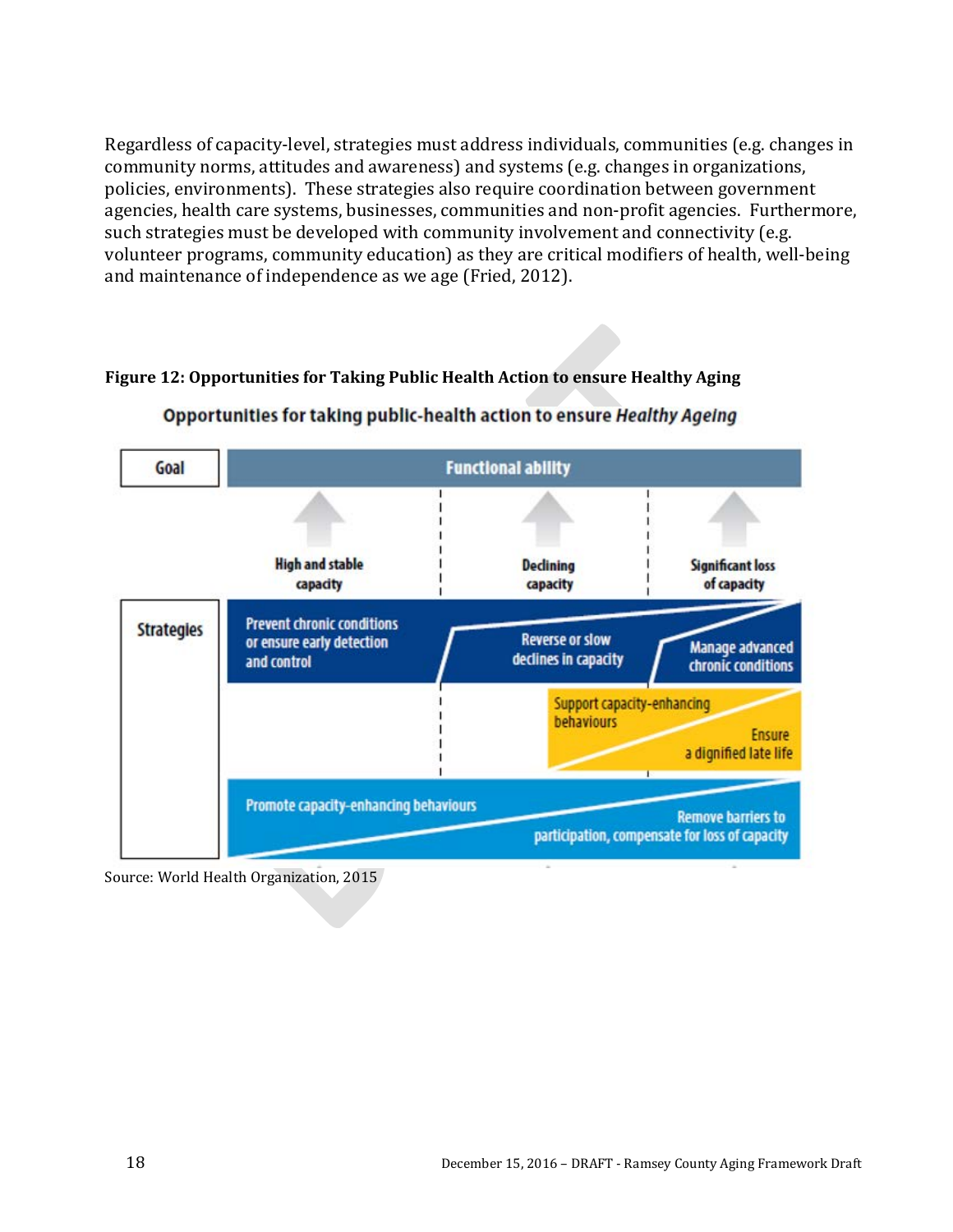## <span id="page-21-0"></span>c. Saint Paul - Ramsey County Public Health's Role

*"Local governments can play a major role for preparing and responding to the growth in aging populations. From conversation starter to convener to catalyst for action ." [International City/County Management Association, 2010](http://webapps.icma.org/pm/9204/public/feature1.cfm?author=Henry%20Tingle%20and%20Clare%20Smith%20and%20Joan%20Twiss&title=Aging%20Populations)*

Saint Paul - Ramsey County Public Health (SPRCPH) is uniquely positioned to lead healthy aging efforts because of its strong ties with communities throughout Ramsey County. The organization also partners with other governmental agencies (e.g. housing, parks and recreation, human services) and nonprofits (e.g. Hmong agencies, Somali organizations). SPRCPH, with input from communities, nonprofits, businesses and other governmental agencies, developed this community-based framework that articulates a vision and goal for healthy and vital aging. It also documents concrete steps for addressing the current and future needs of Ramsey County's older population.

Role for SPRCPH

- Guide the development and implementation of the framework.
- Convene community residents, community groups, governmental agencies and nonprofit agencies around aging.
- Engage community residents and community groups at the start and build on relationships throughout the planning process.
- Develop meaningful leadership roles with community members as a method for increasing capacity and fostering community ownership.
- Gather information on older population in Ramsey County.
- Stay informed and raise awareness of community efforts focused on older adults in Ramsey County.
- Raise awareness of the shifting demographics and the impact it will have on Ramsey County.
- Serve as resource on aging information including data and best practices.
- Identify short-, medium-, and long-term measureable outcomes and share accomplishments with stakeholder partners and the broader community (*[Smith, Tingle](http://webapps.icma.org/pm/9204/public/feature1.cfm?author=Henry%20Tingle%20and%20Clare%20Smith%20and%20Joan%20Twiss&title=Aging%20Populations)  [and Twiss, 2010\)](http://webapps.icma.org/pm/9204/public/feature1.cfm?author=Henry%20Tingle%20and%20Clare%20Smith%20and%20Joan%20Twiss&title=Aging%20Populations).*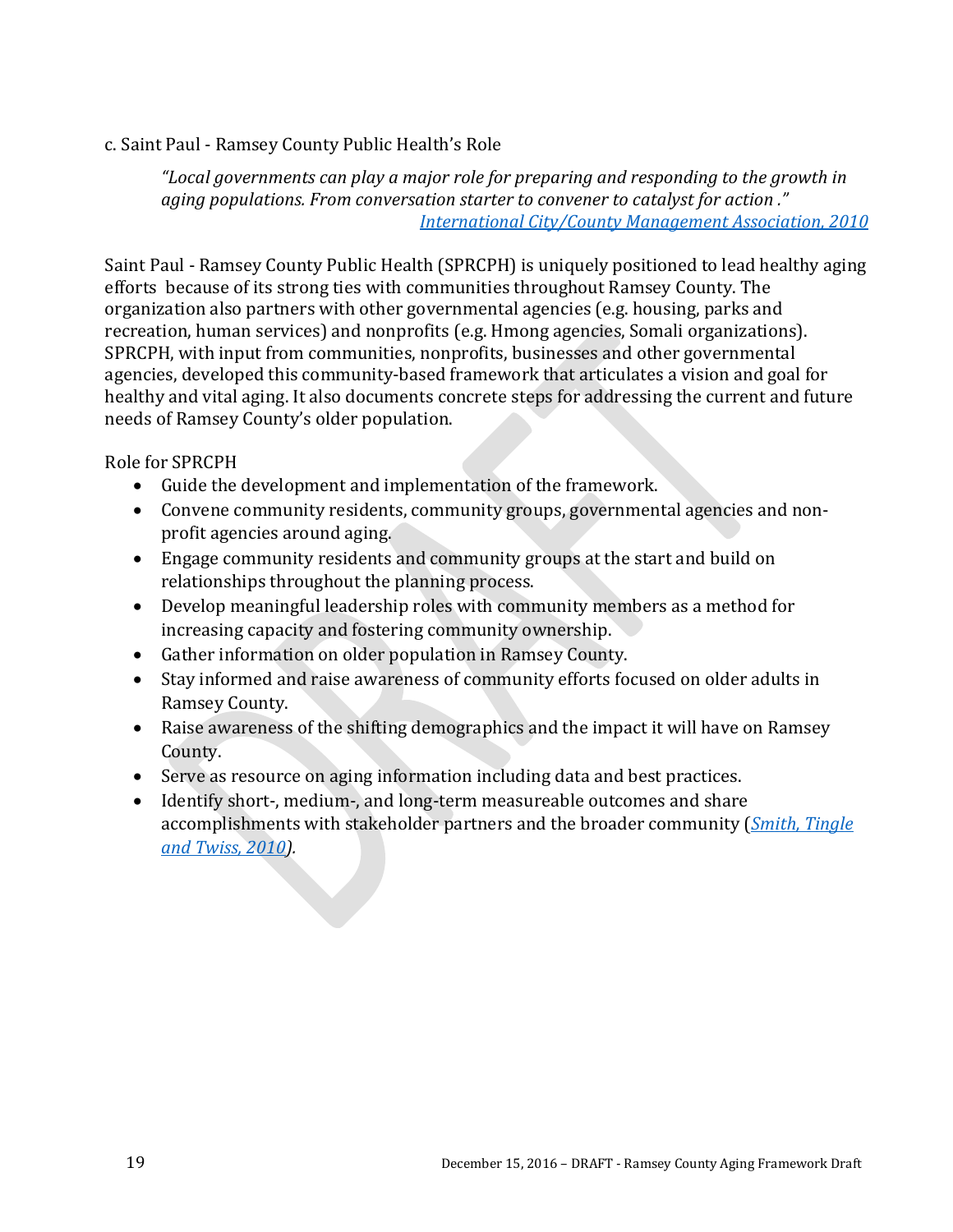# <span id="page-22-0"></span>**VI. Next Steps**

The following describes the initial steps in creating the framework.

<span id="page-22-1"></span>a. Develop background materials on aging in Ramsey County

- 1. Expand existing information about Ramsey County's existing (65+ year olds) and future older population (51 to 64 years old), including diversity (factsheets by neighborhood and city).
- 2. Create issue briefs by topic include how they impact aging and why are they important. Topics may include:
	- o Transportation
	- o Housing
	- o Health and Community Services
	- o Finance
	- o Work and Community (civic participation)
	- o Communication and Information
	- o Health and Wellness
	- o Outdoor Spaces and Buildings
	- o Respect and Inclusion
	- o Caregivers
	- o Advanced Care Planning
	- o Aging in Community
- 3. Conduct a preliminary inventory of programs for older populations throughout Ramsey County.
- 4. Develop a plan to assess the needs and expectations of Ramsey County residents (e.g. Washington County conducted several focus groups, Dakota County brought people together to develop a vision and strategic plan, Denver had "community conversations, conducted an AARP survey and met with content experts").
- <span id="page-22-2"></span>b. Set up task force

Members will be from the Ramsey County communities, experts in aging, and Ramsey County government staff.

- <span id="page-22-3"></span>c. Meet with task force to review background materials and determine what additional data gathering is needed.
	- 1. Review the framework with aging experts
	- 2. Develop a preliminary list of policies that impact older populations by social determinants of health.
	- 3. Review aging plans/frameworks including:
		- o [Aging 2030: Preparing Minnesota for the Age Wave](https://edocs.dhs.state.mn.us/lfserver/public/dhs-5059c-eng) Minnesota Department of Human Services, 2011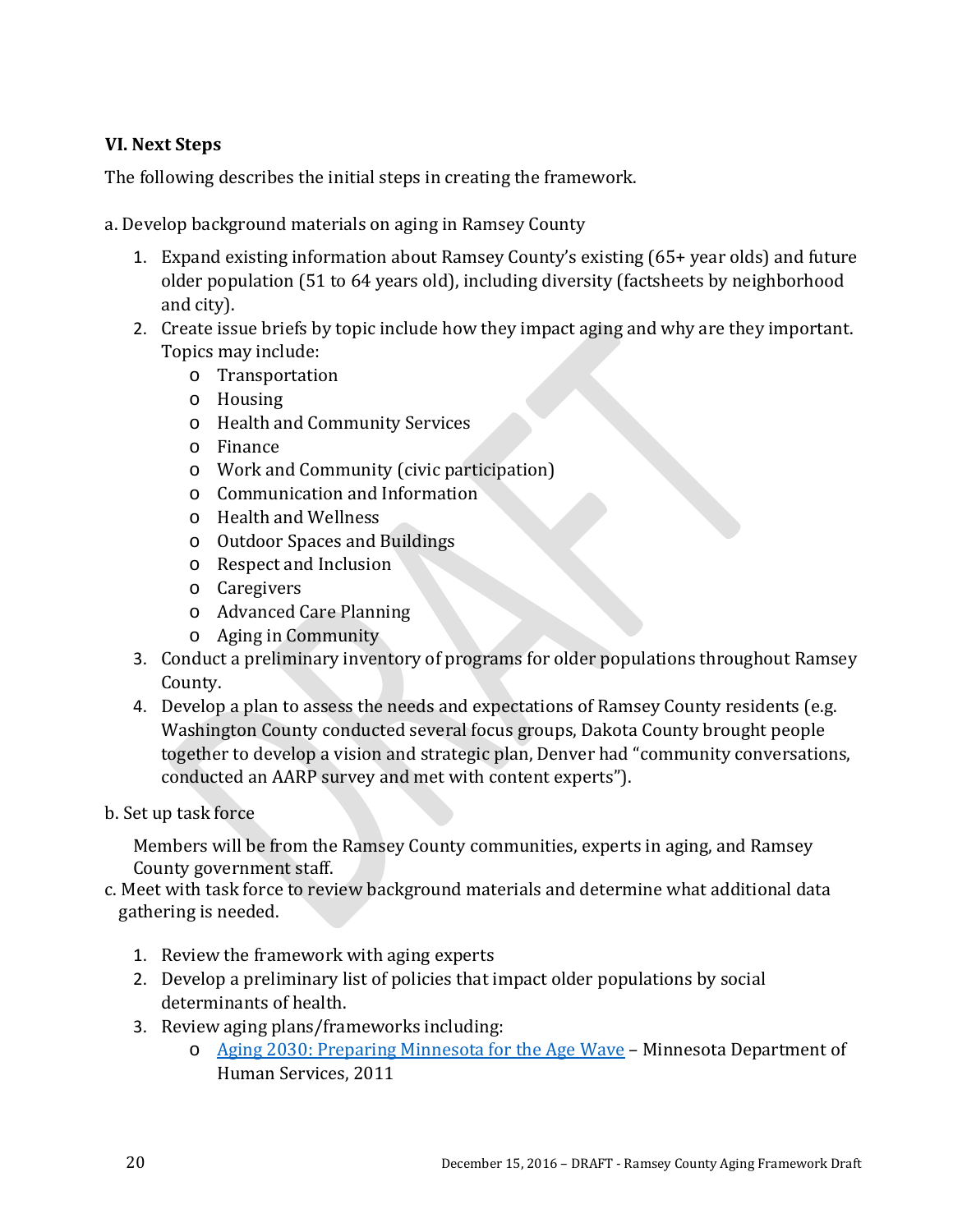The Aging 2030 was developed through a partnership with the Minnesota Department of Human Services, Board on Aging and Minnesota Department of Health. The goal is to prepare Minnesota for the coming age wave of boomers and the changes that population will bring, including a growth in health-related and long-term care needs. This plan has five themes for action related to work, caregiving, communities, health and technology (Figure 12). The Ramsey County healthy aging framework and plan should be coordinated with the goals and themes of the state plan.

## **Figure 13: Framework Examples**

|           | <u> WHO - Essential Features of Age-friendly</u>                            | Minnesota Aging 2030, Minnesota                                      |  |
|-----------|-----------------------------------------------------------------------------|----------------------------------------------------------------------|--|
| cities    |                                                                             | <b>Department of Human Services</b>                                  |  |
|           | Transportation – safe and reliable,<br>specialized transportation available | Fostering communities for a lifetime<br>Maximizing use of technology |  |
|           | for disabled people                                                         | Redefining work and retirement                                       |  |
| $\bullet$ | Housing – sufficient and affordable                                         | Supporting caregivers of all ages                                    |  |
|           | Communication and information                                               | Improving health and long-term                                       |  |
|           | Civic participation and employment                                          | care                                                                 |  |
|           | Social participation                                                        |                                                                      |  |
|           | Community and health services                                               | <b>Creating Healthy Communities for Aging</b>                        |  |
|           | Outdoor spaces and buildings                                                | <b>Population, Minnesota Department of</b>                           |  |
|           | Respect and inclusion                                                       | Health                                                               |  |
|           |                                                                             | Addressing basic needs                                               |  |
|           |                                                                             | Supporting independence                                              |  |
|           |                                                                             | Promoting social and civic                                           |  |
|           |                                                                             | engagement                                                           |  |
|           |                                                                             | Optimizing health and well-being                                     |  |
|           |                                                                             |                                                                      |  |

- 4. Learn about efforts in other Minnesota counties/cities.
	- o Dakota, Carver and Washington Counties and Minneapolis all are in various stages of aging efforts.
	- $\circ$  Saint Paul [8 to 80 Vitality Fund](https://www.stpaul.gov/departments/planning-economic-development/creating-vibrant-places-and-spaces-saint-paul/8-80-0) which promotes livable cities where people of all ages, backgrounds and abilities are safe, invigorated and welcomed by their community.
- 5. Describe key findings from initial interviews with aging experts.
- 6. Provide examples of best practices by intervention level (individual, community and system).
- 7. List example roles for Saint Paul Ramsey County Public Health.
- 8. Determine what *society* has to do to change, not just what new county/city/state services are needed. How does the community respond to the change in the demographic structure?
- 9. Develop action steps for engaging the community to develop the plan.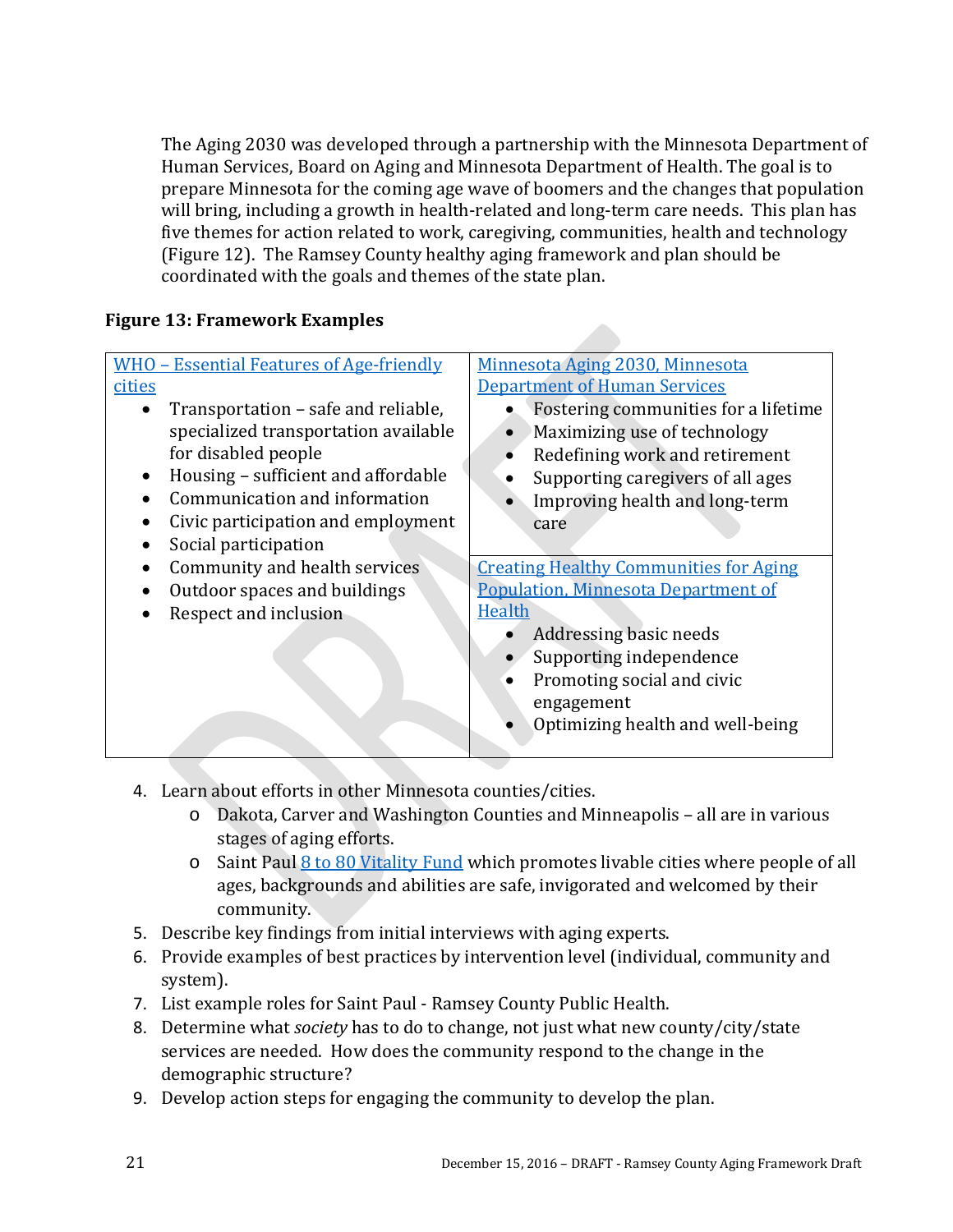In moving forward, the task force will consider the following:

- How can we build on what is already being done (e.g. Block Nurse Programs, neighborhood councils)?
- How can we coordinate current programs and services across sectors?
- What are examples of best practices?
- What are the roles of Saint Paul Ramsey County Public Health, other Ramsey County governmental agencies, health systems, communities, cities and older adult-serving organizations?
- What are the roles of city and district planners? How will older adults be represented in city and district comprehensive plans?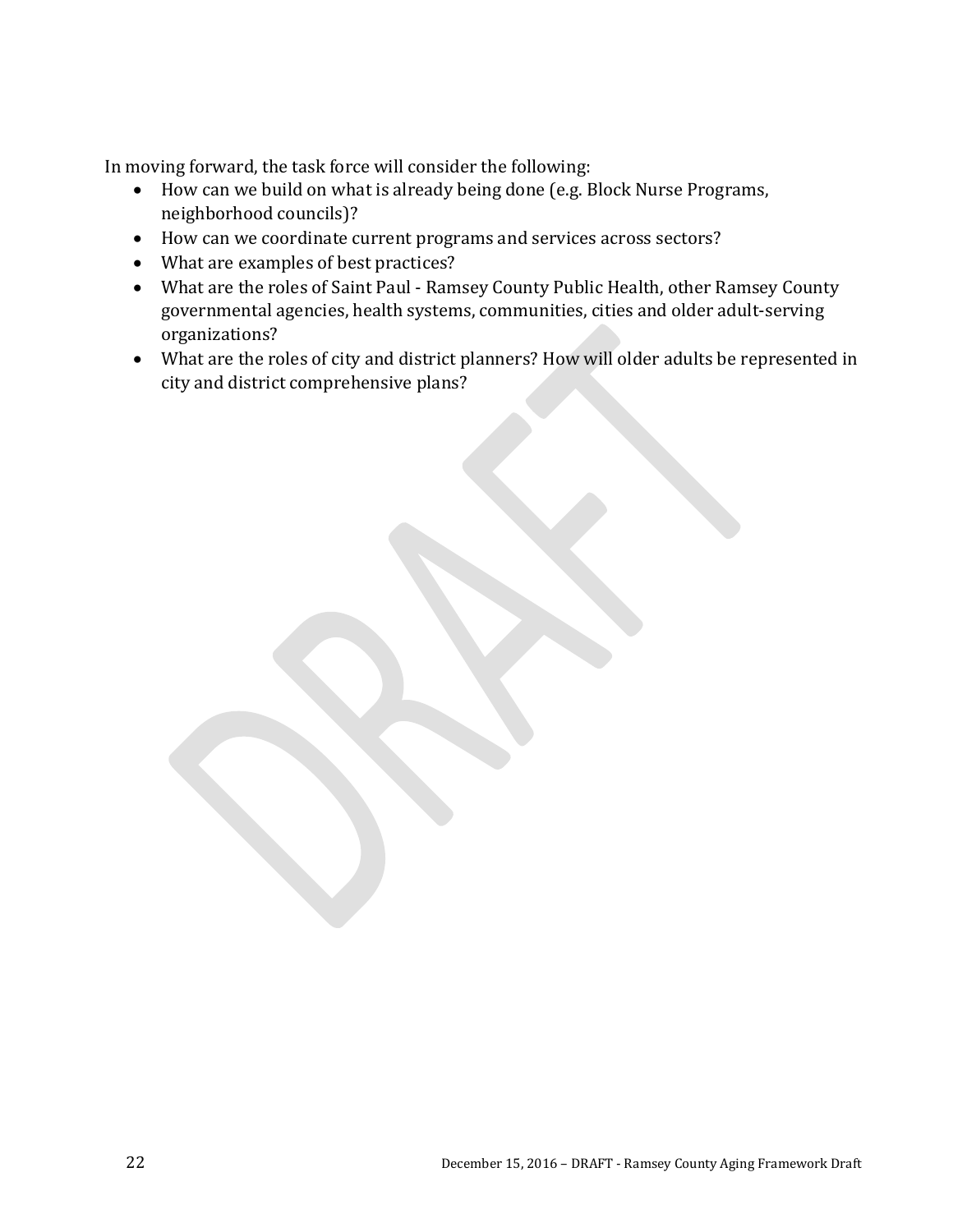#### <span id="page-25-0"></span>**References**

Aging in 21st Century. (2012, November, 5). [Ageism and its Negative Effects.](https://agingin21stcentury.wordpress.com/2012/11/05/ageism-and-its-negative-effects/) Retrieved January 2016

Aldrich, N. (2009). *[Meeting the Challenges of an Aging Society: The Experience of State Health](https://c.ymcdn.com/sites/www.chronicdisease.org/resource/resmgr/Healthy_Aging_Critical_Issues_Brief/Aging_Society_SHD.pdf)  [Departments](https://c.ymcdn.com/sites/www.chronicdisease.org/resource/resmgr/Healthy_Aging_Critical_Issues_Brief/Aging_Society_SHD.pdf)*, National Association of Chronic Disease. Retrieved January 2016

Allen, B. (2015, August 22). [Retirement Outlook is More Challenging for Women.](http://www.startribune.com/retirement-outlook-is-more-challenging-for-women/322463921/) *StarTribune.* Retrieved January 2016

Bipartisan Policy Center: Health and Housing Task Force. (2015). *[America's Growing Senior](http://bipartisanpolicy.org/library/america-growing-senior-population/)  [Population: Assessing the Dimensions of the Demographic Challenge.](http://bipartisanpolicy.org/library/america-growing-senior-population/)*

British Columbia Ministry of Health, Children's Women's and Senior's Health Branch. (2004). [Social Isolation among Seniors: An Emerging Issue.](http://www.health.gov.bc.ca/library/publications/year/2004/Social_Isolation_Among_Seniors.pdf)

Centers for Disease Control and Prevention, National Center for Chronic Disease Prevention and Health Promotion, Division of Population Health. BRFSS Prevalence & Trends Data [online]. 2015. [Accessed Dec 02, 2015]. URL:<http://www.cdc.gov/brfss/brfssprevalen>

Crimmins, E. M., Kim, J. K., & Seeman, T. E. (2009). Poverty and [Biological Risk: The Earlier](http://www.ncbi.nlm.nih.gov/pubmed/19196637)  'Aging' [of the Poor.](http://www.ncbi.nlm.nih.gov/pubmed/19196637) *The Journals of Gerontology, Series A: Biological Sciences and Medical Sciences*, 64(2), 286−92. Retrieved January 2016

Davis, L. (2016). [Planning the Future of Retirement.](http://www.aarp.org/home-family/your-home/info-2016/planning-the-future-of-retirement.html) *AARP Bulletin*, 57(2), 36-38.

Fried, L. (2012). What Are the Roles of Public Health in an Aging Society? In T. Prohaska, L. Anderson, &

R. Binstock (Eds.), *Public Health for an Aging Society* (pp. 26-52). Baltimore: Johns Hopkins University Press.

Hoffmann, L. (2010, April). [Maximizing the Potential of Older Adults: Benefits to State](http://www.nga.org/files/live/sites/NGA/files/pdf/1004OLDERADULTS.PDF)  [Economies.](http://www.nga.org/files/live/sites/NGA/files/pdf/1004OLDERADULTS.PDF) *Issue Brief, NGA Center for Best Practices.*

Howe, N. (2012, September). [What Makes the Boomers the Boomers?.](http://www.governing.com/generations/government-management/gov-what-makes-boomers.html) *Governing the States and Localities*.

Kirby, J. & Lau, D. (2010, October) [Community and Individual Race/Ethnicity and Home Health](http://www.ncbi.nlm.nih.gov/pmc/articles/PMC2939174/)  [Care Use among Elderly Persons in the United States.](http://www.ncbi.nlm.nih.gov/pmc/articles/PMC2939174/) *Health Serv Res,* 45(5 Pt 1), 1251-1267.

Lindland, E., Fond, M., Haydon, A., & Kendall-Taylor, N. (2015). [Gauging Aging: Mapping the](http://www.frameworksinstitute.org/reframing-aging.html)  [Gaps between Expert and Public Understandings of Aging in America.](http://www.frameworksinstitute.org/reframing-aging.html) *Frameworks Institute*. Retrieved January 2016.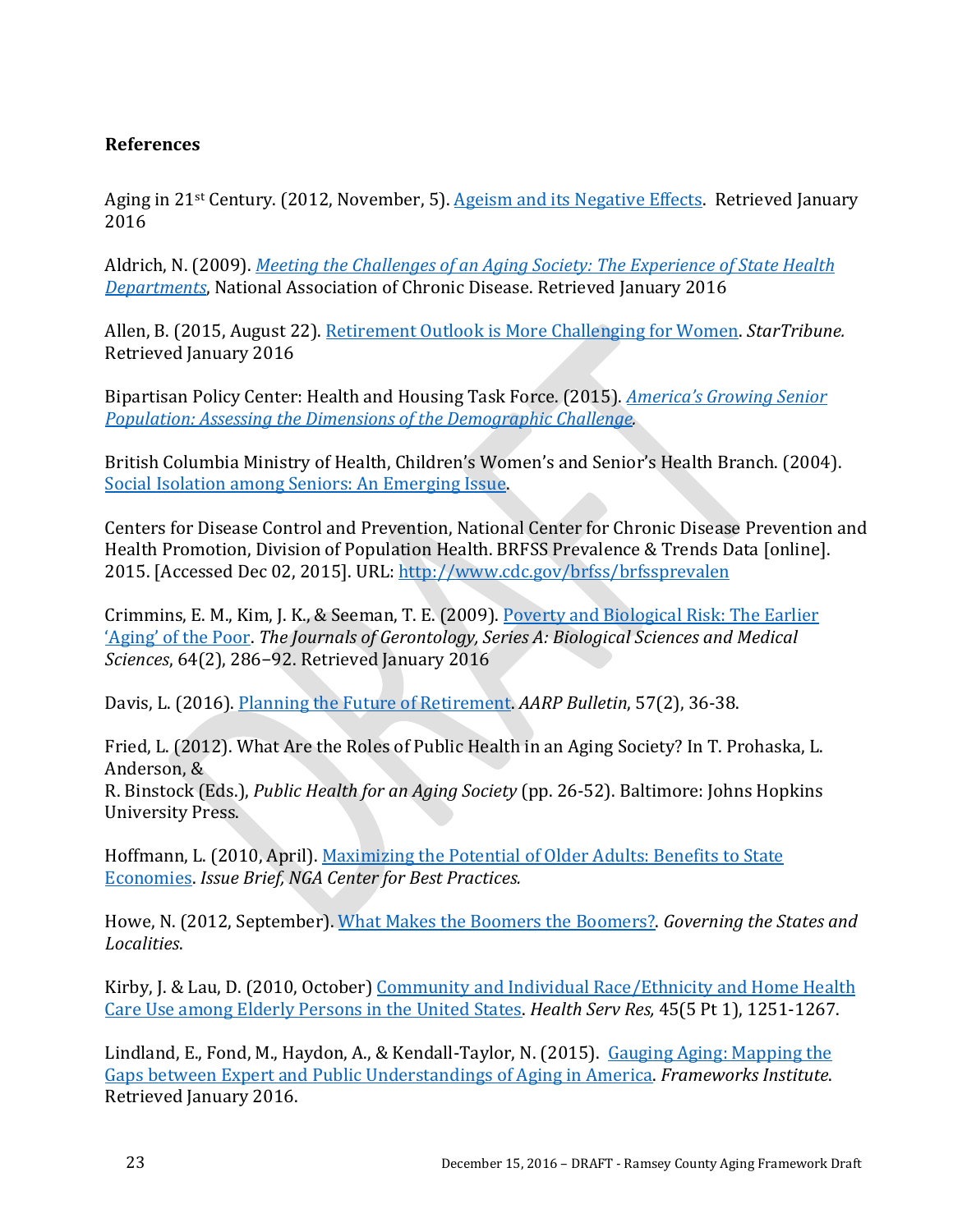Minnesota Board on Aging. (2015). *[Survey of Older Minnesotans, 2015 Data Tables](http://www.mnaging.org/Advisor/SurveyOlderMN.aspx)*.

Minnesota Compass (2014). [Aging Overview.](http://www.mncompass.org/aging/overview) Data are from 2012-2014 Current Population Survey, Volunteer Supplement, conducted by the U.S. Census Bureau for the Bureau of Labor Statistics. Retrieved March 2016.

Minnesota State Demographic Cente[r Population Projections](http://mn.gov/admin/demography/data-by-topic/population-data/our-projections/) (2014). Retrieved December 2015.

Minnesota Department of Health. (2014, March). *[White Paper on Income and Health](http://www.health.state.mn.us/divs/opa/2014incomeandhealth.pdf)*. Retrieved January 2016.

Minnesota Department of Health (2013). Advancing Health Equity in Minnesota: Report to the [Legislature.](http://www.health.state.mn.us/divs/chs/healthequity/legreport.htm) Retrieved January 2016.

Mooney, J (2003) Driving Status and out-of-home social activity levels: The case of older male veterans. GRC News; Vol. 22 (3) p 3.

National Association of Chronic Disease Directors (2009). [Meeting the Challenges of an Aging](https://c.ymcdn.com/sites/www.chronicdisease.org/resource/resmgr/Healthy_Aging_Critical_Issues_Brief/Aging_Society_SHD.pdf)  [Society.](https://c.ymcdn.com/sites/www.chronicdisease.org/resource/resmgr/Healthy_Aging_Critical_Issues_Brief/Aging_Society_SHD.pdf) Retrieved December 2015.

National Center for Health Statistics. (2015). *[Health, United States, 2014: With Special Feature on](http://www.cdc.gov/nchs/data/hus/hus14.pdf#015)  [Adults Aged 55–64](http://www.cdc.gov/nchs/data/hus/hus14.pdf#015)*.

National Institute on Retirement Security. *[State Financial Security Scorecards](http://www.nirsonline.org/index.php?option=content&task=view&id=892)*. Retrieved January 2016

Office on the Economic Status of Women. (2015). [Older Women and the Basic Cost of Living,](http://www.oesw.leg.mn/wmnpuboff/OlderWomentheBasicCostofLiving2014.pdf)  [2014.](http://www.oesw.leg.mn/wmnpuboff/OlderWomentheBasicCostofLiving2014.pdf) Retrieved January 2016

Read, K. (2015, August 22). [The Real Story about Retirement: Millions of Boomers Face](http://www.startribune.com/the-real-story-about-retirement-millions-of-baby-boomers-face-financial-crisis/334718191/)  [Financial Crisis.](http://www.startribune.com/the-real-story-about-retirement-millions-of-baby-boomers-face-financial-crisis/334718191/) *StarTribune.* Retrieved January 2016

Smith, C., Tingle, H., & Twiss, J. (2010, May). [Aging Populations.](http://webapps.icma.org/pm/9204/public/feature1.cfm?author=Henry%20Tingle%20and%20Clare%20Smith%20and%20Joan%20Twiss&title=Aging%20Populations) *PM Magazine*, 92 (4) Retrieved January 2016

Stettinus, M. (2014, February 18). *[Why Many Boomers Want to Age 'in Community](http://www.caregivers.com/blog/2014/02/age-in-community/)*. Retrieved Caregivers Blog, January 2016

Thomas and Blanchard (2009). [Moving Beyond Place: Aging in Community](http://www.secondjourney.org/itin/12_Sum/12Sum_Thomas.htm) Retrieved February 2016.

U.S. Census American Community Survey. Retrieved from [American FactFinder](http://factfinder.census.gov/faces/nav/jsf/pages/index.xhtml) December 2015.

U.S. Census Population Estimates. Retrieved from **American FactFinder December 2015.**